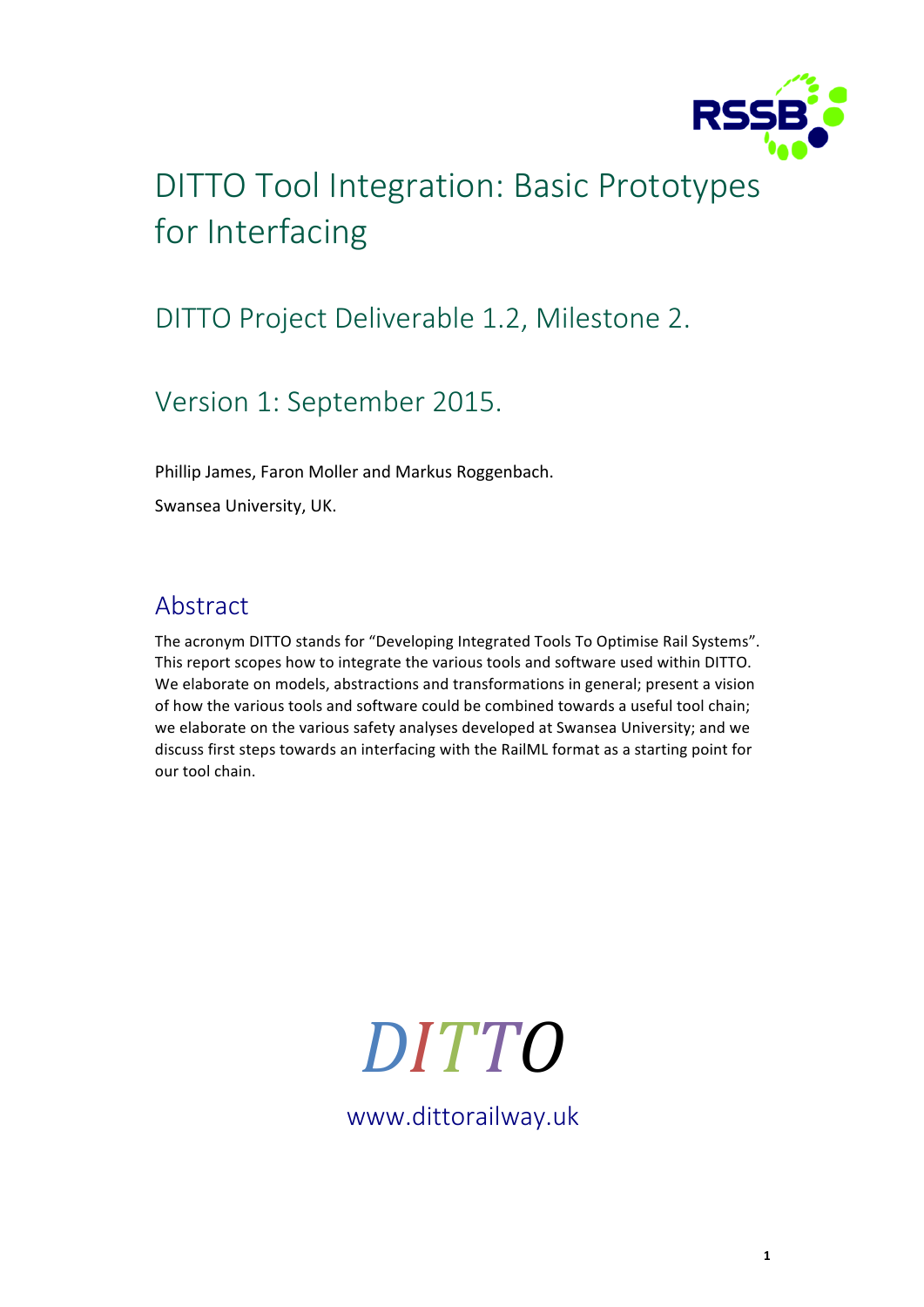### 1 Motivation

The acronym DITTO stands for "Developing Integrated Tools to Optimise Rail Systems". This report scopes how to integrate the various tools and software used within DITTO.

All project partners within DITTO use models of rail systems. These models are designed to serve different purposes and therefore look at these systems from different perspectives. However, what they have in common is that they aim to describe. potentially, the very same rail system. Furthermore, it is understood that computer support is necessary due to the inherent complexity of these models. One of the objectives of the Swansea project partner is to investigate how to establish an integrated tool chain for analysing and optimising a rail system through the modelling of the three partners within the DITTO consortium.

Such an endeavour needs close collaboration. How to use the various tools and software needs to be demonstrated and documented, especially the relation between the rail system and its model, how this model is encoded into an input format, what commands are used for the analysis, and how the expected result shall look like. Such information is needed in order to reproduce analyses and optimizations – as a first step towards integration into a tool chain. This report is a step in this direction and outlines our ideas for such a tool chain. However, these collaborations are in still in their beginning. Consequently, with having more and deeper knowledge, we might want to refine our ideas. Central to our envisioned tool chain is the OnTrack tool – see DITTO Deliverable 1.1: OnTrack Documentation, Version 2: June 2015.

Our report is structured as follows. In the beginning, we elaborate on models, abstractions and transformations in general. Then, we present a vision (with many thanks to John Preston for his ideas and pictures) of how the various tools and software could be combined towards a useful tool chain. Then, we elaborate on the various safety analyses developed in Swansea. Finally, we discuss first steps towards an interfacing with the RailML format as a starting point for our tool chain. Appendix A compiles an overview of the tools under discussion, Appendix B provides an overview on the DITTO project, a glossary can be found in Appendix C.

### 2 Models, Abstractions and Transformations in **Computer Science**

This project centres on the definition, manipulation and analysis of models of rail systems, for safety, reliability, and timetable efficiency. The three research groups involved have different backgrounds (computer scientists, traffic engineers, transport operations researchers) and thus different conceptual understandings of what a model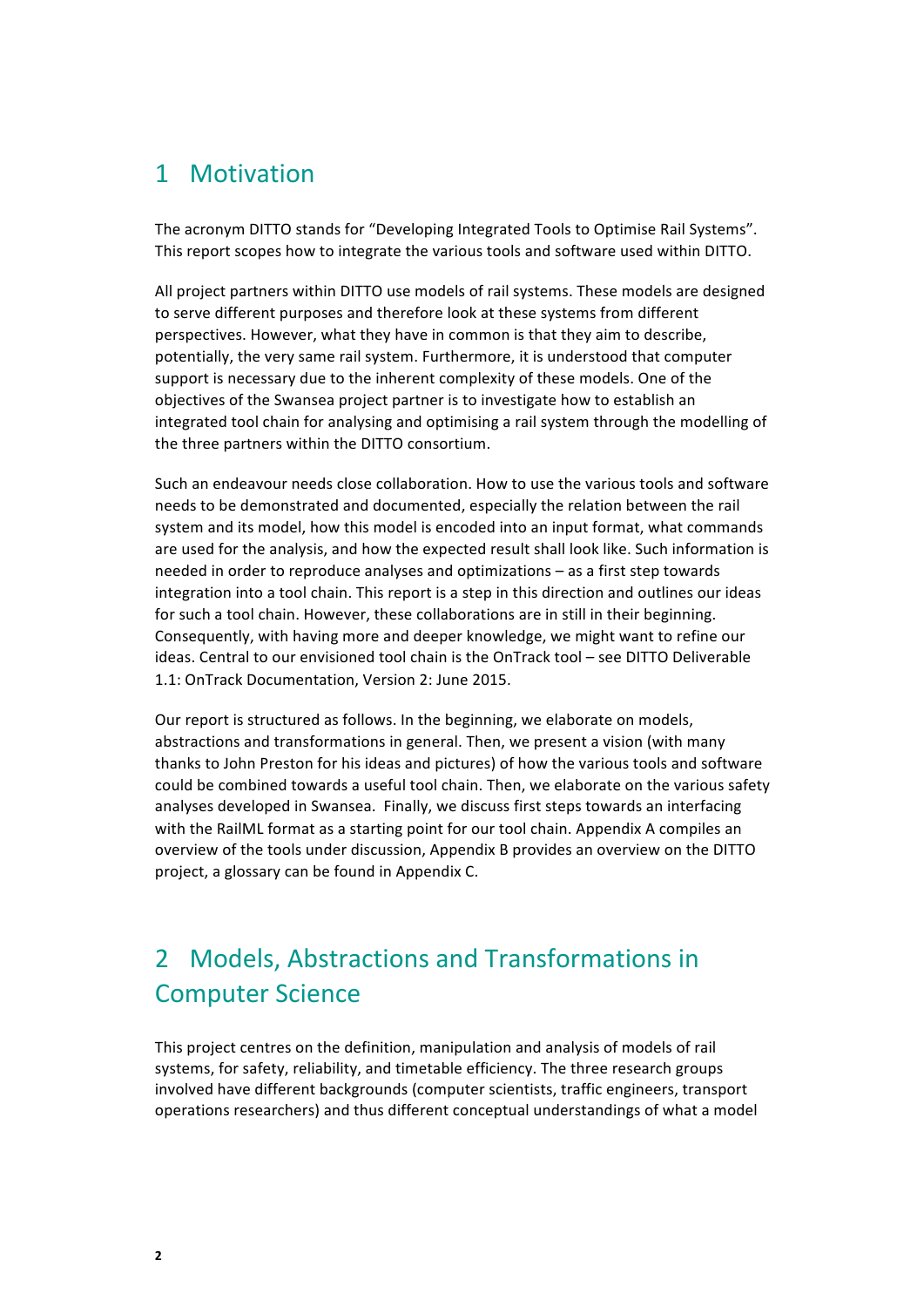

of a railway entails. We thus provide generic definitions for model as well as the related notions of abstraction and model transformation to set the scene.

#### **Model**

(1) A miniature representation of a thing, with the several parts in due proportion; sometimes, a facsimile of the same size.

(2) Something intended to serve, or that may serve, as a pattern of something to be made; a material representation of or embodiment of an ideal; sometimes a drawing or a plan; a description of observed behaviour, simplified by ignoring certain details.

Building models is at the core of any scientific and engineering discipline. Scientists need models to interpret their data and make predictions; and traditional engineering products such as bridges and aeroplanes are never built until models of them have been developed and studied to understand the characteristics of the product. These models may be small-scale versions of the product which are tested in wind tunnels; or they may be purely abstract models described on paper which are then analysed more formally, for instance through computer simulations.

Models come in all shapes and sizes, and are designed to capture specific aspects of the thing they represent. Consider, for example, the following two uses of simple railway models.

- If we are interested in teaching the history of the development of railway locomotives, then full scale working replicas would be fun, but probably inconvenient; small scale working replicas might do, or even non-working replicas. Meaning  $(1)$  is appropriate.
- If we are interested in developing strategies for safe shunting, then a child's train set might do. But we could also make do with a paper-and-pencil model with a sketch of the track and buttons representing the engines and rolling stock; or a computer model with a graphical interface and a simulator might even be more useful. Meaning (2) is appropriate.

Models allow systems to be understood, and their behaviour predicted, only within the scope of the model; they may give incorrect descriptions and predictions for situations outside the scope of their intended use. For example, a toy train set would not be much use if we were interested in the stresses and strains induced in real rolling stock when shunting.

#### **Abstraction**

The act or process of leaving out of consideration one or more properties of a complex object so as to attend to others.

Abstraction is an important part of model building: identifying those features that are essential for inclusion in the model and separating out those features that can be neglected since the essential elements do not rely on their presence.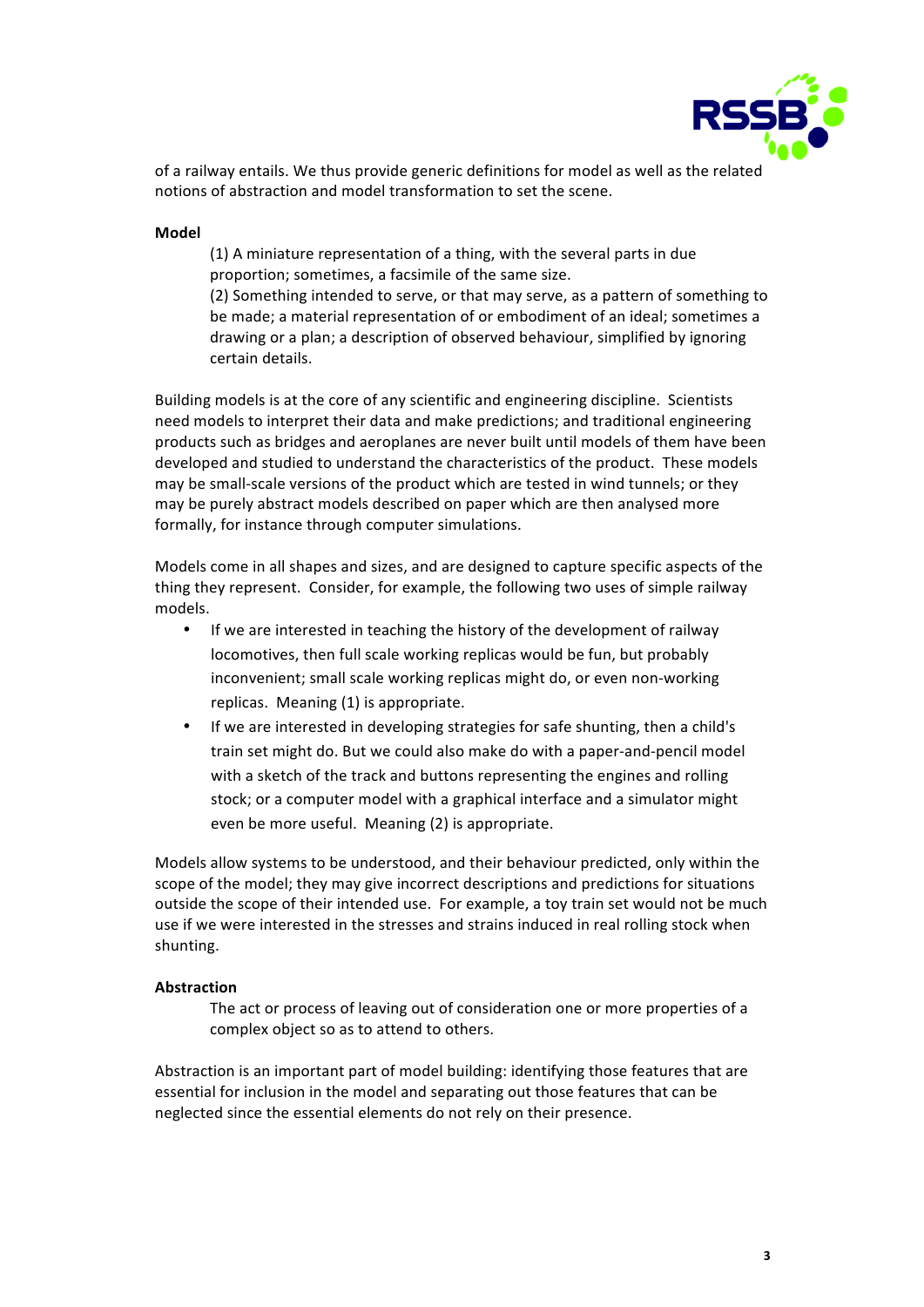As an example of the use of abstractions, Ordnance Survey (OS) maps are used by walkers in Britain who usually want to know where they are, where they are going, and how long it will take. OS maps are to scale and include grid reference pairs allowing the user to pinpoint locations very accurately. On the other hand, the London Underground train map and A to Z street atlas have different formats from OS maps, and from each other, as they serve different purposes.

#### **Transformation**

The process of changing the character or appearance of something in order to improve it.

In particular, model transformation refers to an automatable process for converting between different models of an entity. The different tools which may be used for analysing different aspects of a system will naturally work on different models of the system, defined by the different abstractions applied to identify the relevant entities of importance to the tool at hand. Model transformation allows conversion from one model to another.

### 3 Vision

The vision for the DITTO project is the integration and development of three toolsets for analysing and improving safety and capacity at both the macro and micro levels of railway design. Over the following section, we present the envisaged tool chain and the design processes it will support. We thank John Preston for providing the overall idea and also the workflow pictures.

### 3.1 Swansea Safety Analysis

The starting point to our proposed tool chain will begin with safety verification and analysis using the OnTrack tool from Swansea University, see Appendix A for a tool summary. Considering Figure 1, based on a provided CAD track plan and the associated control tables, a user draws a Scheme Plan using the OnTrack graphical front end (right path). These scheme plans are models formulated relative to OnTrack's DSL meta model. It is work in progress, to read a RailML representation and to transform it into a model relative to OnTrack's DSL meta model, see Section 4.2 RailML Integration for first work in this direction.

A scheme plan is then the basis for subsequent workflows that support its verification, simulation, analysis etc. Scheme plans can be translated to formal specifications in various (specification) formalisms. These transformations turn a Scheme Plan into a Formal Specification Text ready for verification.

Once a formal model has been generated, it can then be simulated or verified using the tools associated with the formal specification language that has been used for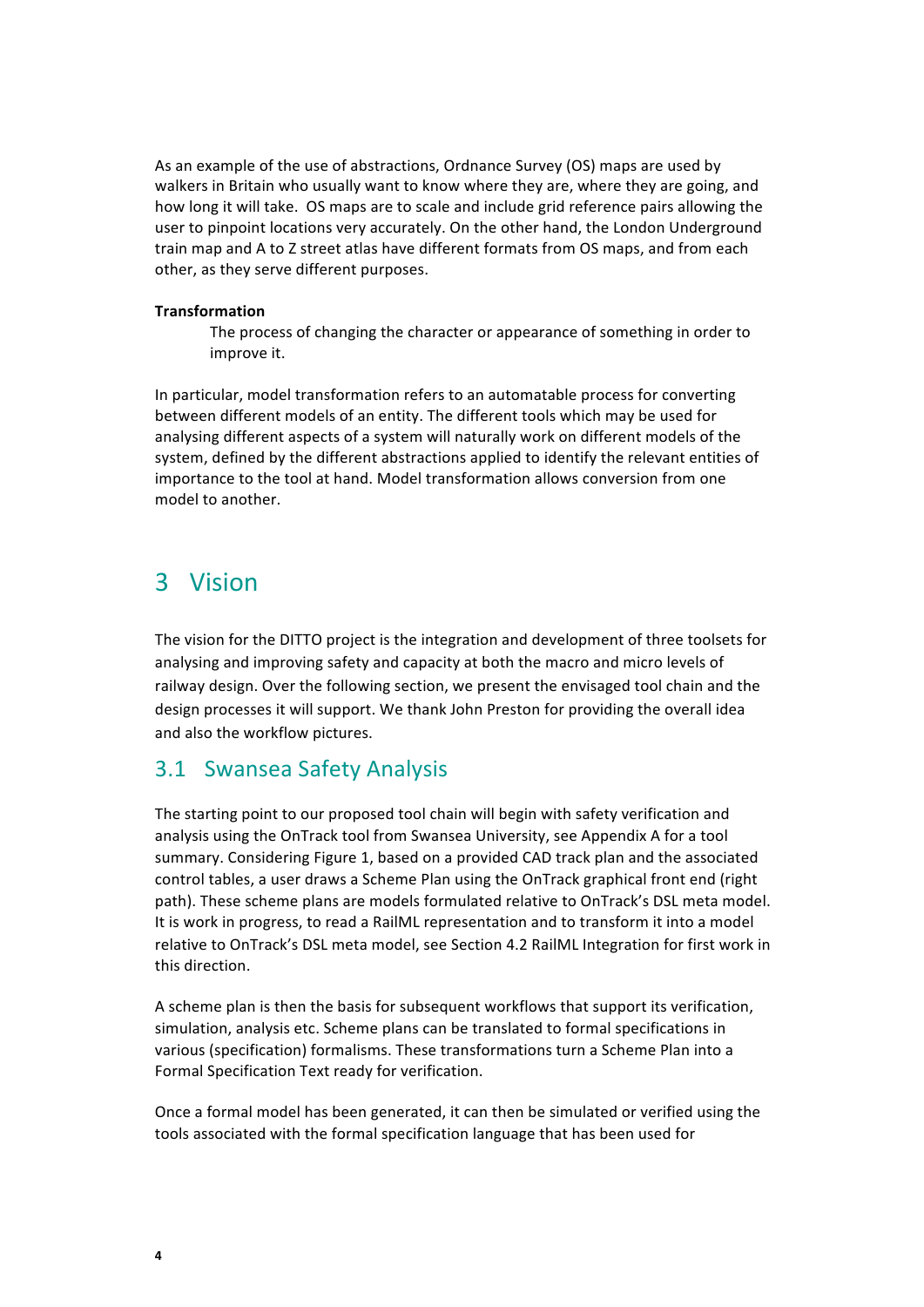

generation. For example, ProB can be used for animating and verifying CSP||B, SPASS can be used for verifying CASL, TimedCSP Simulator can be used for simulating and visualising train runs. If safety verification happens to fail, then the process can be reperformed with an appropriately adjusted scheme plan.



Figure 1: Safety analysis with OnTrack.

### 3.2 OCCASION Timetable Optimization

Once a scheme plan has been successfully verified the OnTrack tool will provide generation features for other models from the DITTO context. These models then can be simulated and analysed with respective tools.

OnTrack will generate Layouts for a static optimisation phase using the OCCASION toolset from Southampton, see Appendix A for a tool summary. Figure 2 then illustrates the process undertaken using the OCCASION toolset. Firstly, this toolset will perform analysis using the Capacity Utilisation Index (CUI) to determine performance implications. From generated performance scenarios, OCCASION will first carry out nodal optimisations at the meso level using stochastic optimisation. If the resulting design is seen to require further optimisation, then a suitably revised timetable is produced and the process is repeated.

From this point, OCCASION will carry out network optimisation at the macro level. Again, if the design resulting from this phase of optimisation is seen to require further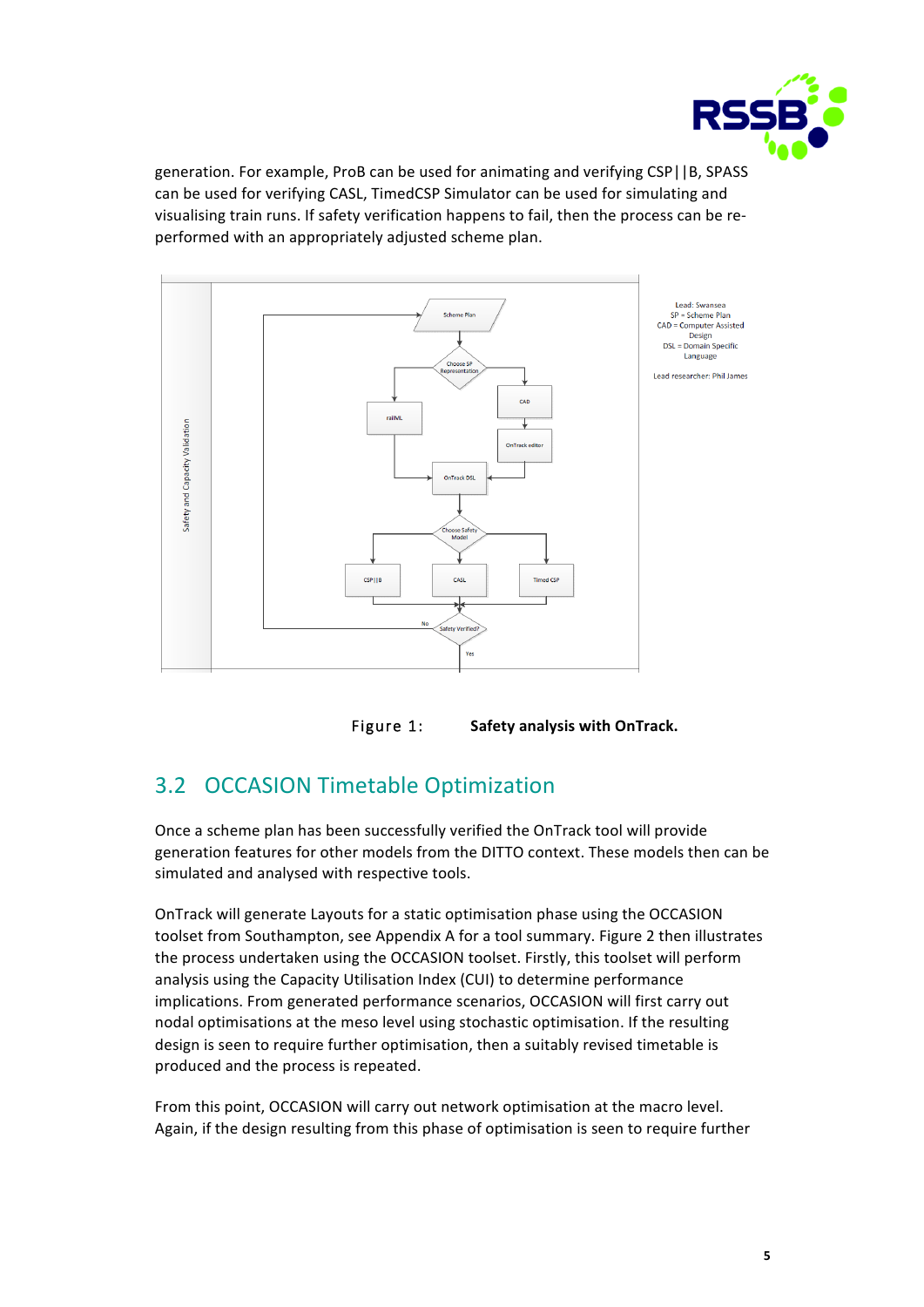optimisation, then a suitably revised timetable is produced and the whole process is repeated.





### **3.3 Tracula Timetable Optimization**

Taking as input the final optimised timetable and performance scenarios output from the OCCASION toolset, the third step in the tool chain, see Figure 3, will be micro Level optimisation using the Tracula toolset from Leeds University, see Appendix A for a tool summary. Based on a dynamic simulation process devised in the Dracula tool for modelling cars, the Tracula tool will consider algorithmic adjustments to train control for dynamic rescheduling of trains. Where adjustments are required, they will initially be made algorithmically. If, when testing these adjustments with train controllers further adjustments are deemed to be required, then these are carried out manually and the whole process is repeated.

### 3.4 Extension with Machine Learning

The final step in the tool chain is still to be implemented as an extension to the OCCASION tool. This step is based around using a machine learning approach to perform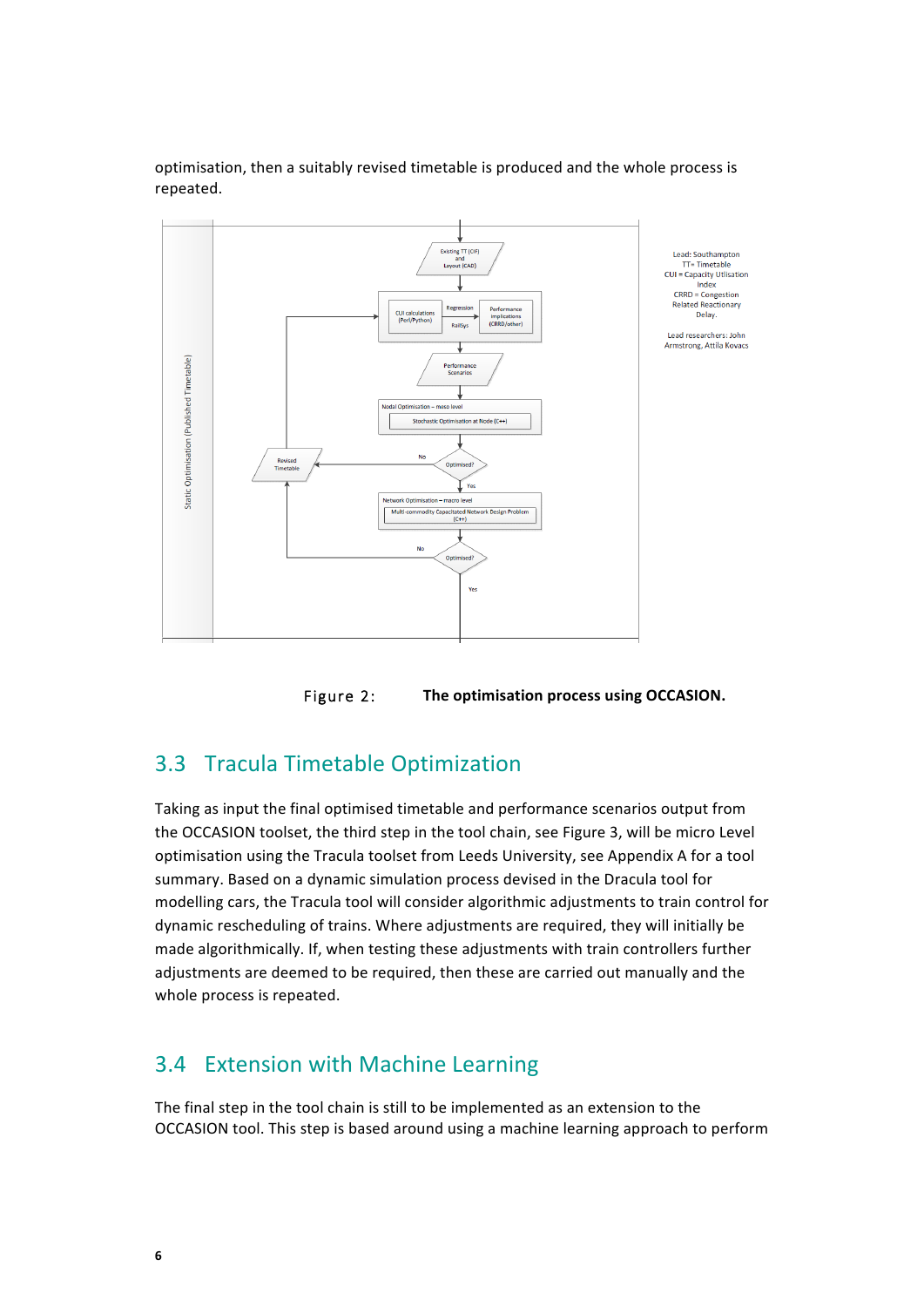

final adjustments to the scheduling for trains. After this machine learning process, if adjustments are still deemed to be required, then the whole dynamic rescheduling phase is undertaken once more. If no further adjustments are required, then the process ends with a optimised scheduled scheme plan.



Figure 3: The timetable optimisation process with Tracula.

### 4 Reporting on the State of the Art: Safety Analysis

In order to support the tool chain presented in Section 3, a number of model transformations will need to be designed and implemented. Over the following sections, we shall report on the state of the art of each of these tools and the firsts steps that have been undertaken in designing a series of model transformations to support the presented tool chain.

### 4.1 Safety Analysis Results

With regards to safety, in close cooperation with Siemens Rail Automation, Chippenham, UK, Swansea currently investigates two research strands:

- safety of solid state interlockings; and
- safety of ERTMS level 2 as a whole.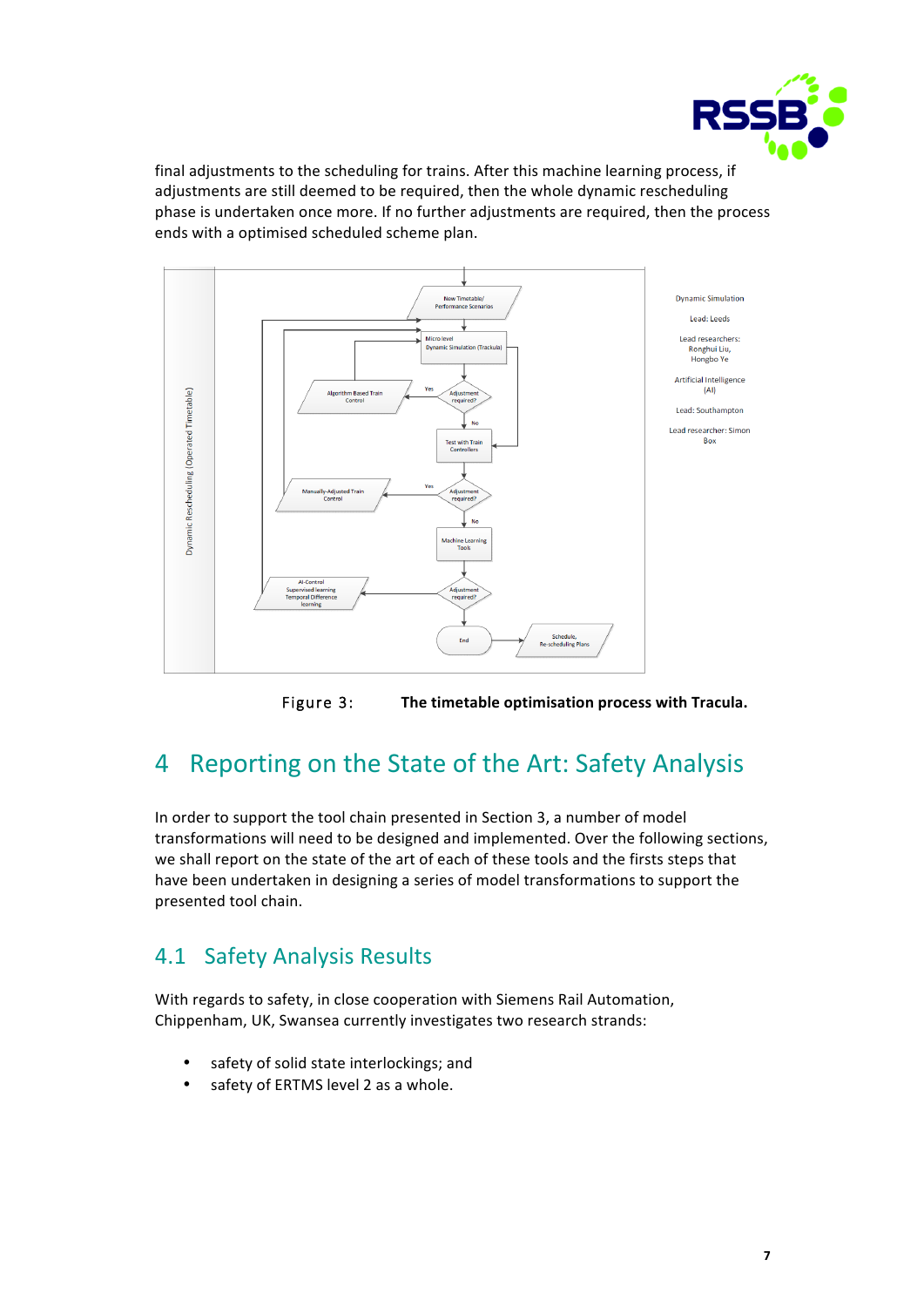It is planned that, later in the project, this portfolio is extended by ERTMS level 3 as well. Objective of our approach is to support the design of these systems by providing a safety analysis early in the design cycle, for a detailed discussion see Section 1 "Supported Processes from Industry" in DITTO Deliverable 1.1: OnTrack Documentation, Version 2: June 2015.

Our analyses of solid state interlockings directly contributes to ERTMS Level 2:

- a) ERTMS Level 2 includes interlockings as a central component on which safety relies upon.
- b) Some groups, e.g., Haxthausen/Peleska, argue that safety analysis for ERTMS can be reduced to the analysis of solid state interlockings by treating ERTMS Level 2 marker boards as ``virtual signals" They write: ``By introducing the concept of virtual signals, we have been able to handle the assignment of movement authorities in a way that is very similar to the situations where conventional signals are used." [1].

In the following we provide an overview on the various approaches on safety analysis in Swansea.

### 4.1.1 Safety Analysis for Solid State Interlockings

Towards the automatic check for safety conditions, together with Siemens Rail Automation, we have explored a number of modelling formalisms and technologies:

 $\triangleright$  The algebraic specification language CASL and the automatic theorem prover SPASS have been used in the PhD dissertation by Phillip James. His research led to technology reported in the following publication:

P. James and M. Roggenbach: *Encapsulating Formal Methods within Domain Specific Languages:* A Solution for Verifying Railway Scheme Plans. Mathematics in Computer Science 8(1):11-38, 2014.

 $\triangleright$  The specification language CSP||B and the model checker ProB have been used in research carried out within the SafeCap project. This led to technology reported in the following publication:

P. James, F. Moller, H. N. Nguyen, M. Roggenbach, S. Schneider, and H. Treharne: *Techniques for modelling and verifying railway interlockings.* International Journal on Software Tools for Technology Transfer 16:685-711, 2014.

The technology published in 2014 is limited to uni-directional scheme plans only. In a number of follow-up works, we have been able to extend it to bi-directional railways. However, some results concerning abstraction are still missing. A publication compiling a comprehensive technology for bi-directional railways is in preparation. Further plans include: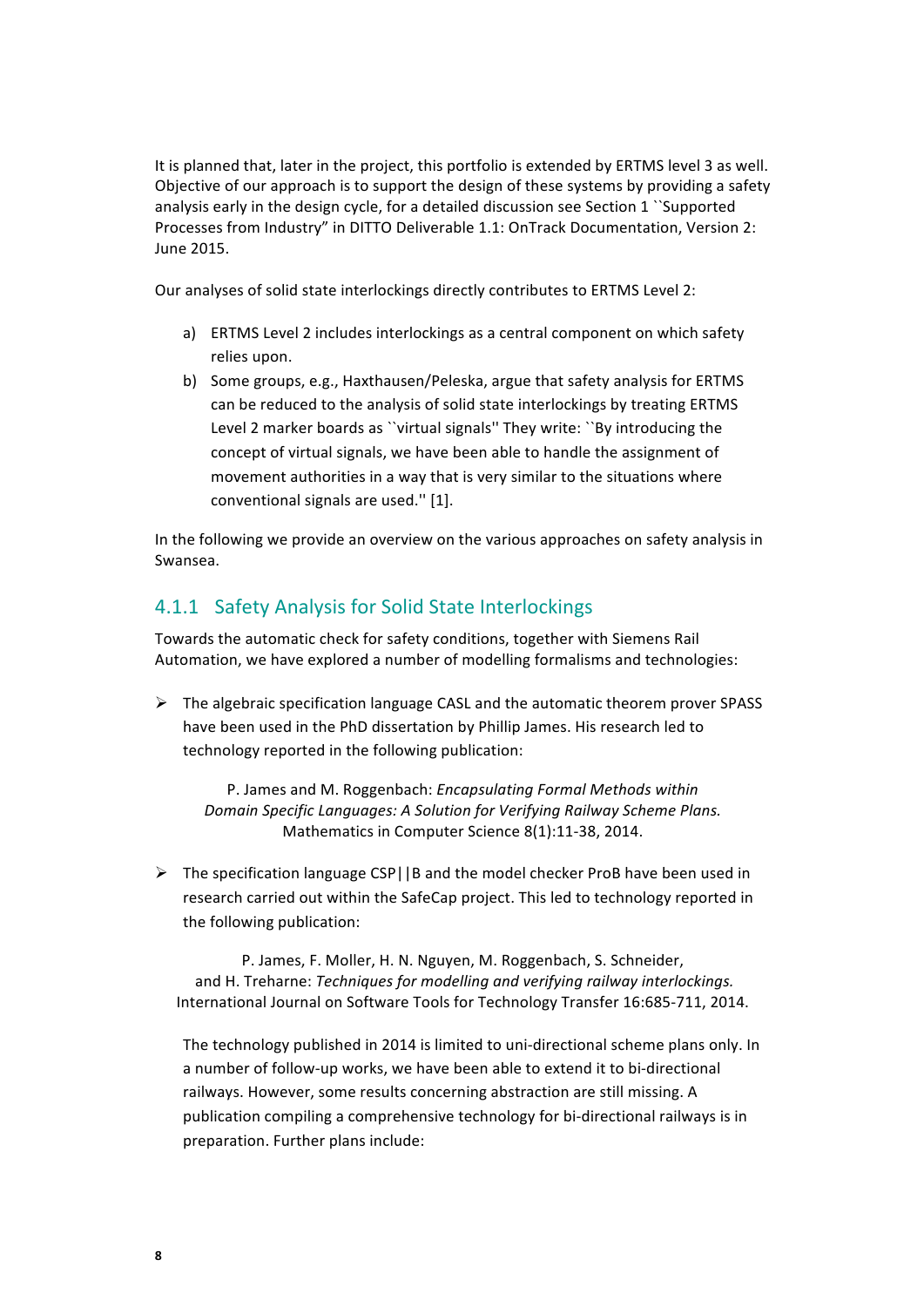

- automatising of this technology in the OnTrack tool,
- adding counter-example presentation, and
- performing user studies with signalling engineers
- $\triangleright$  The process algebra CSP and the model checker FDR are used in the MRes project by Mike Smith. An initial comparison with safety verification based on CSP||B models shows a significant speed-up (see Figure 4). We reported on this result in:

### M. Smith, H. N. Nguyen, M. Roggenbach: *Revisiting modelling and analysing railway control systems in CSP.* Pre-Proceedings of AVoCS 2015.

|                 |            | 2015 CSP modelling    | $2012 \text{ CSP}$   B modelling |                |  |  |
|-----------------|------------|-----------------------|----------------------------------|----------------|--|--|
| Rail Yard       | Time Taken | <b>States Checked</b> | Time Taken 1                     | States Checked |  |  |
| <b>Station</b>  | 0.11s      | 5156                  | 21.34s                           | 2441           |  |  |
| Single Junction | 0.17s      | 15,336                | 82.75s                           | 8645           |  |  |
| Double Junction | 0.72s      | 984,720               | 4056.66s                         | 240,655        |  |  |

### Figure 4: **Verification comparison.**

Again, this work is limited to uni-directional scheme plans only. Further steps will include:

- developing the technology for bi-directional scheme plans and
- automating it in the OnTrack tool.

### 4.1.2 Safety Analysis for ERTMS Level 2

The switch from classical railway signalling systems to ERTMS/ETCS train control poses a number of research questions for the formal methods community:

- Can safety be guaranteed?
- Can formal methods be used to confirm that such a switch improves capacity?
- Is it possible to predict capacity using formal methods?

To address such questions it is necessary to develop and analyse timed or hybrid models. ERTMS/ETCS Level 2 takes speed and braking curve of each individual train into account. These determine the train's breaking point well in advance of the end of authority that the signalling system had granted to this train. Such an approach is in contrast to classical signalling systems, which treat all trains in the same way. Therefore, they need to be designed for worst braking. Consequently, in formal safety analysis, these systems can be treated on a purely logical level, ignoring the aspect of time -- see, e.g., our above discussion of safety analysis for solid state interlockings.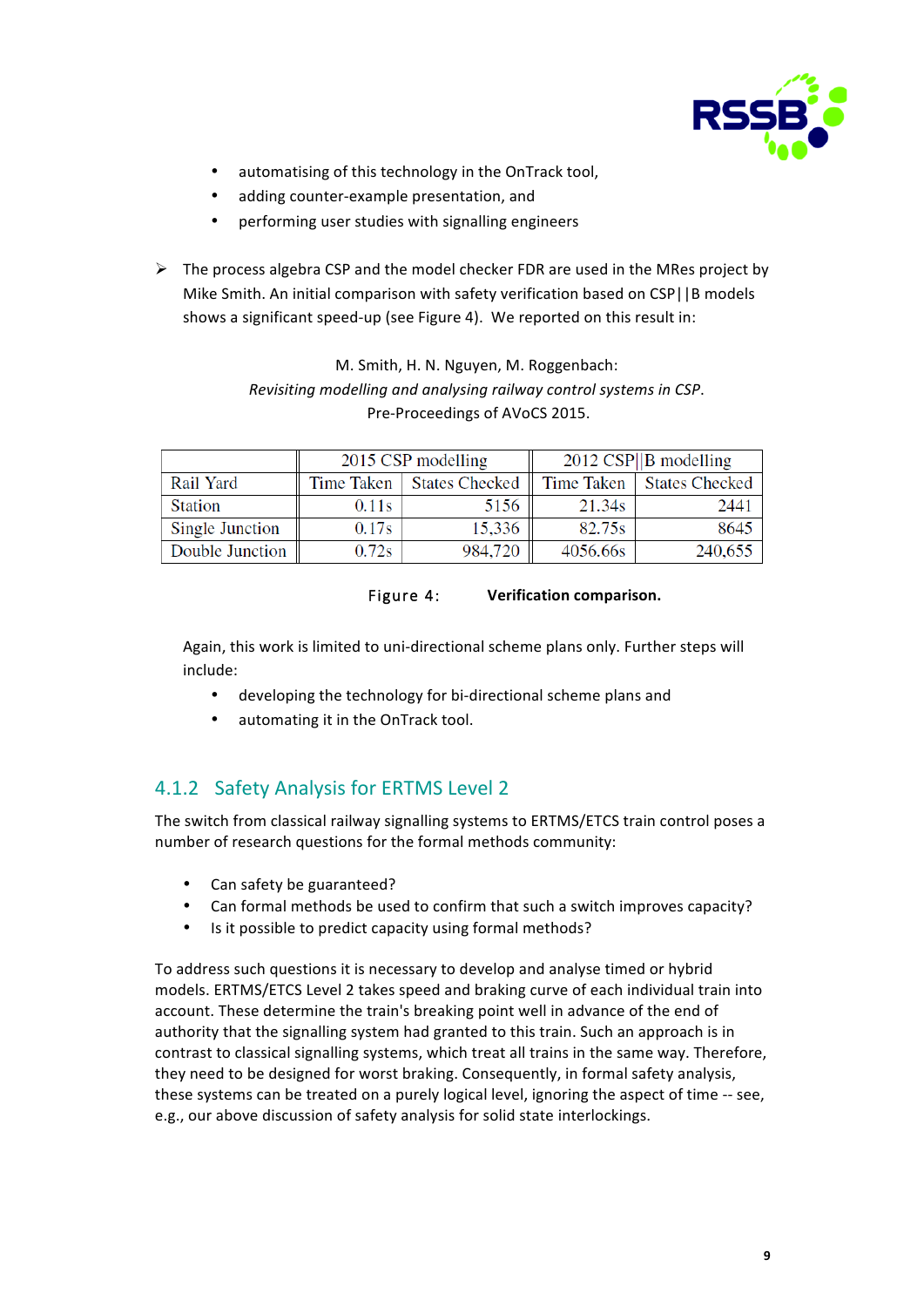An ERTMS/ETCS system consists of a controller, an interlocking, a radio block centre, track equipment, and a number of trains. While the ERTMS/ETCS standard details the interactions between trains and track equipment (e.g., in order to obtain concise train position information) and radio block centre and trains (e.g., to hand out movement authorities), the details of how controller, interlocking and radio block centre interact with each other are left to the suppliers of signalling solutions such as our industrial partner Siemens Rail Automation UK. We model and analyse this hybrid system of systems in the Real-Time Maude system, which is a multi-purpose tool with support for executable specification, simulation and verification:

> P. James, A. Lawrence, M. Roggenbach, and M. Seisenberger: Towards safety analysis of ERTMS/ETCS Level 2 in Real-Time Maude Submitted to an International Workshop.

#### 4.1.2.1 **An ERTMS Level 2 narrative**

An important, first step in the development of a model is to compile a narrative summarising which aspects of the system shall be covered. In the following, we give a narrative of ERTMS Level 2.

ERTMS Level 2 extends classical railway signalling. To this end its location specific design extends the classical notion of a scheme plan by information used for the radio block centre (RBC). ERTMS safety analysis also requires train characteristics such as maximum speed, acceleration and braking curves.

### **Scheme Plans**

A scheme plan is a well-established concept within the railway domain. Figure 5 depicts such a scheme plan for a pass-through station. It comprises of a track plan, a control table, release tables and RBC tables. The track plan provides the topological information for the station. It consists of 8 tracks (e.g., BC) each with a length, 3 marker boards (e.g., MB1), and two points (e.g., P2). A topological route is a piece of railway on which a train can travel, (typically) between two marker boards (e.g., from MB1 to MB2). The control table describes under which conditions a route can be set (It is a design decision, if a topological route appears in the control table. The routes in the table are those available for use by trains). For example, a train can only proceed on route 1A when point P1 is in normal (straight) position and tracks AA, AB and AC are clear, i.e., currently not occupied by any train. The release tables is used to implement sequential release, a technique to improve capacity. Release tables describes when a point is again free to move after being locked for a particular route. For example, when sending a train on route 1A, point P1 is free to move already, when this train has reached track AC. This allows to send another train on route 1B before the first train has reached track AD and thus completely left route 1A. Finally, the RBC tables are used for movement calculations within the RBC.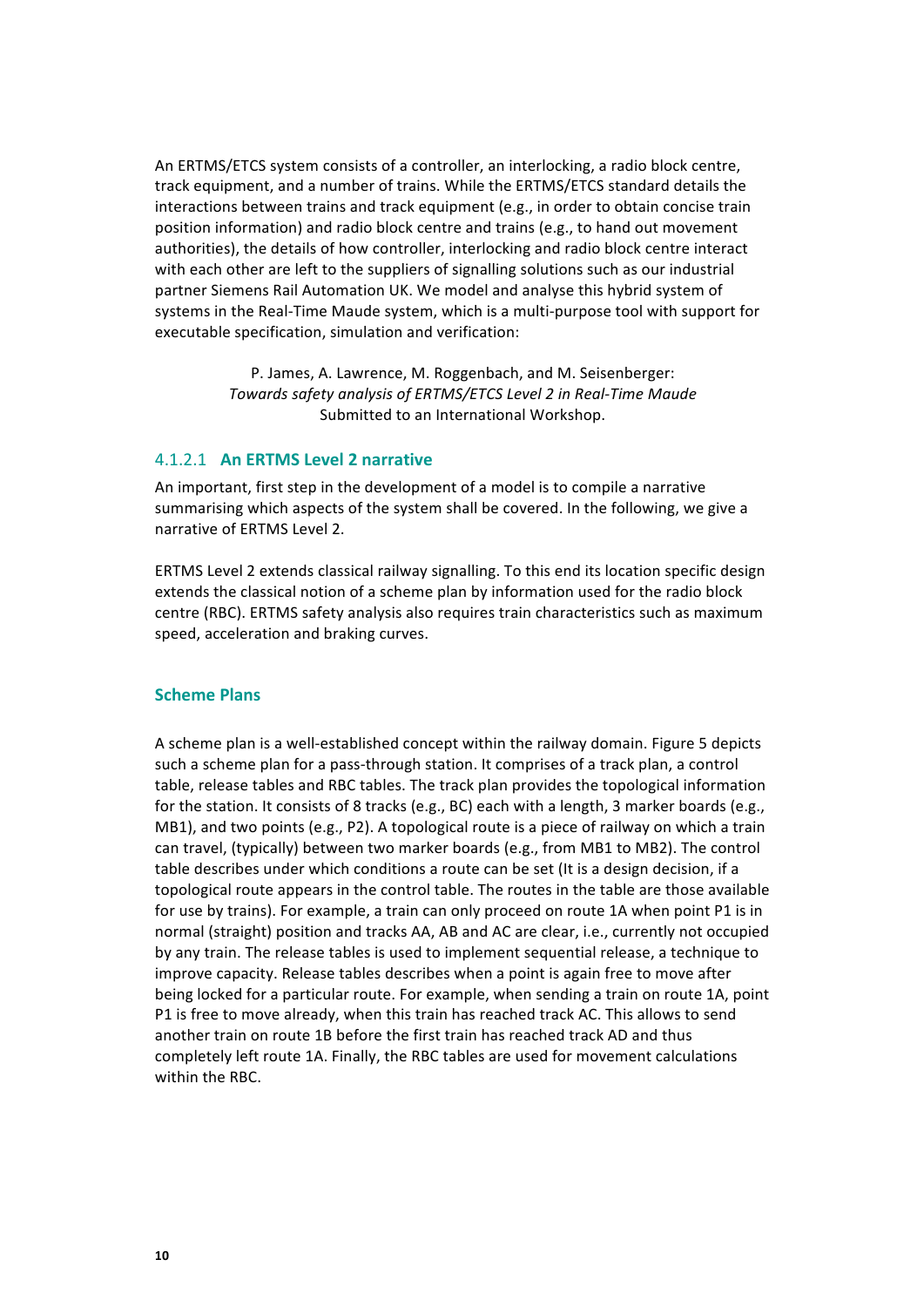

We consider open scheme plans with entry and exit tracks only. Furthermore, we assume that marker boards are placed at the end of tracks, and that the speed limit is the same for all tracks.



Figure 5: Scheme plan for a station.

### **ERTMS System Architecture**

Once a scheme plan has been designed, a number of control systems are implemented based around it. In the following we systematically identify the entities of ERTMS, describe their abstract behaviour and determine the abstract information flow between them in line with the design by Siemens Rail UK, see Figure 6.

The controller (manual or computerised) is responsible for controlling the flow of trains through the railway network. The controller completes this task by sending ``route request" messages to the interlocking. These route requests are dependent upon elements such as the current timetable to be adhered to and details on congestion within the network. For simplicity, we abstract from "route cancel" and `acknowledgement" messages.

The interlocking is responsible for setting and granting requested routes. Once the controller has requested a route, the interlocking will use information on current track occupation and point settings (from the track equipment) to determine if it is safe for the requested route to be set. Whether a route can be set or not is computed in a process based upon the conditions stipulated by the control table, see Figure 5. Once the interlocking has checked that all points on the route are free to move or already in the right position, it will send a "route available" message to the RBC. This informs the RBC that the route is free for use, however it is not yet reserved for a train. The RBC initiates the process of locking a route for a particular train by sending a ``request to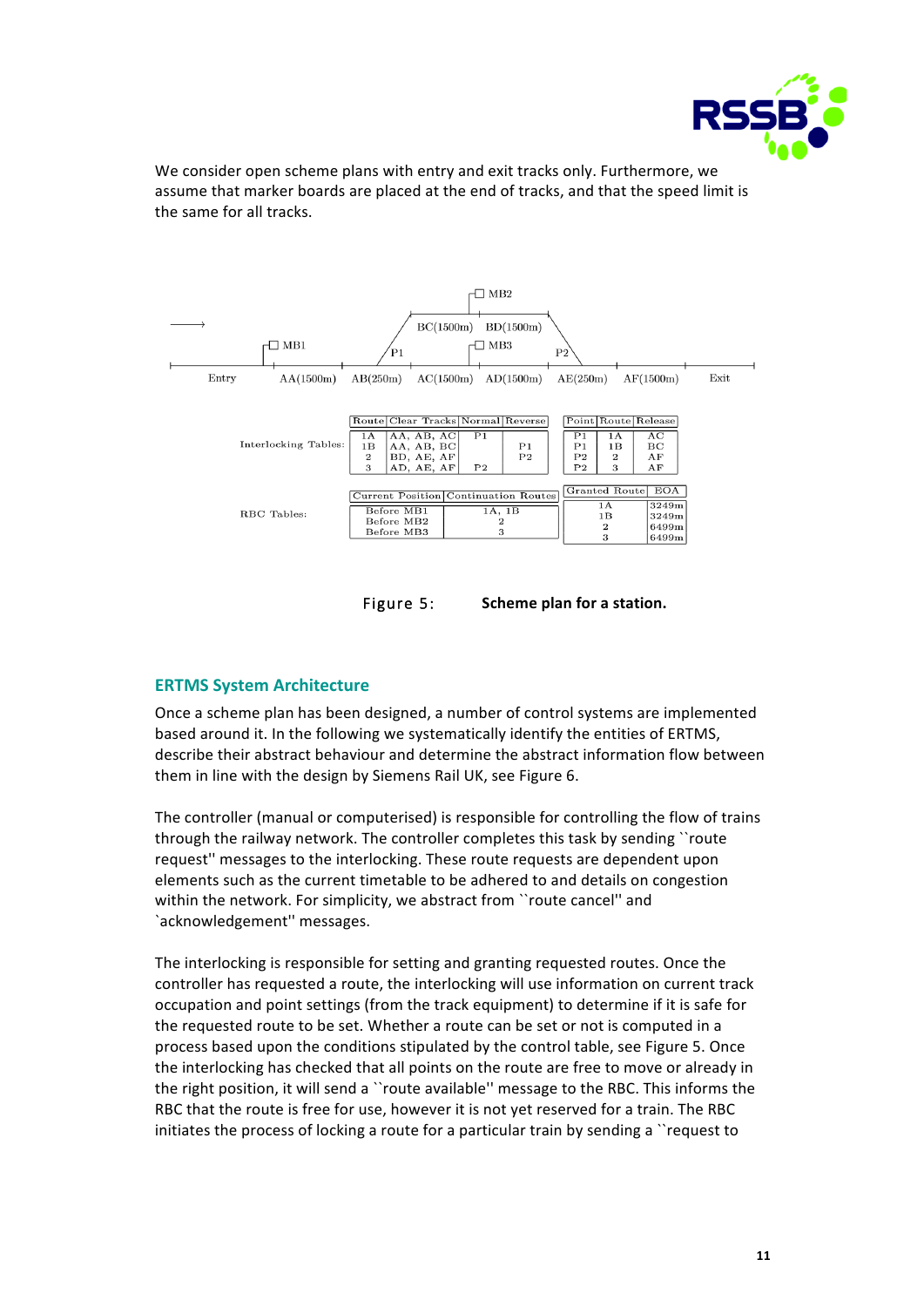proceed" message to the interlocking. On receiving this message, the interlocking will then ensure that, based on the control table, all tracks for the route are free and that the points are indeed locked in the required positions. Once this step is completed, the interlocking sends a ``proceed" message to the RBC indicating that a train can use the route.

The RBC's main responsibility is to take the route information presented by the interlocking and use it to manage the movement of trains across geographic positions on the railway. To do this, the RBC and trains use the notion of a movement authority. A movement authority is an area of geographical railway that a train is permitted to move within. The furthest point along the railway to which a train is permitted to move is indicated by a point known as the end of authority (EoA) which is given to a train by the RBC. As a train moves across the railway network, it uses beacons on the track to continually calculate its position. When it is nearing its EoA, it makes a new ``movement authority request" to the RBC indicating that it would like its movement authority to be extended. After receiving this request, the RBC will map the physical location of the train to an available continuation route that has been presented to it by the interlocking. At this point, there should be maximally one route available that matches a particular train. This is ensured by the requests from the controller and also the ability of the interlocking to deny requests for conflicting routes. This calculation is performed based on a look-up table designed as part of the RBC for a scheme plan, an example of such a table is provided in Figure 6. It will then issue a ``request to proceed'' message to the interlocking for this route. Once the RBC has received a "proceed" message from the interlocking, it will compute, based on the route that has been granted, a new EoA for the train. Again, this information is provided by a look-up table, see Figure 5. This new EoA is then finally sent as a ``movement authority" message to the train.

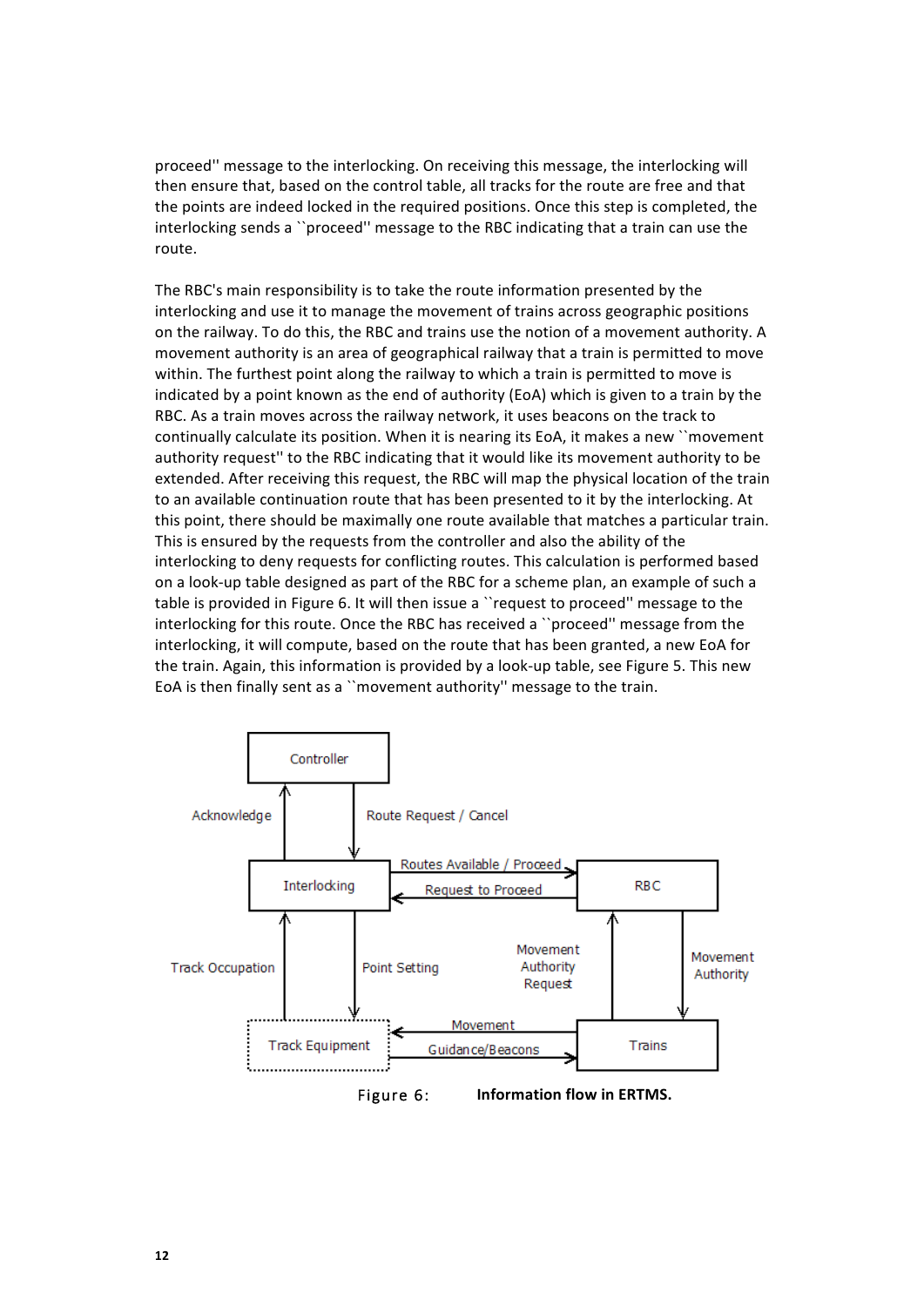

With regards to trains, their behaviour is parameterised by maximum speed, acceleration and braking curves. We make a maximum progress assumption for trains, i.e., trains are running as fast and as far as possible. Namely, if a train has a movement authority beyond its current position it will accelerate towards its maximum speed. When the maximum speed is reached, the train will continue to travel at this speed. Whilst accelerating or travelling at maximum speed the train will start braking at the last possible time in order not to overrun its EoA. Trains are guided by the track layout, respecting the positions to which the interlocking has set points. As trains move along the track, track equipment senses track occupation and reports it to the interlocking.

We assume that track equipment, (points, track circuits, beacons etc.) functions correctly and that points move instantaneously. This is justified as our verification aim is to establish correctness of the location and train specific design parameters for an ERTMS system for a single geographic region. Therefore, we refrain from modelling track equipment.

### **Safety Conditions**

In the context of ERTMS, several high level safety conditions have been discussed such as collision freedom or derailment on a point. For the moment, we focus on collision freedom, i.e., excluding the possibility that two trains collide. In the context of classical signalling systems, this property usually is formulated logically, e.g., we verify that there are never two trains on the same track. In contrast, for ERTMS we rather consider the physical invariant: the distance (in meters) between trains never falls below a minimum threshold.

### 4.1.2.2 **Modelling in Real Time Maude**

Our modelling in Real-Time Maude comprises of:

- an analysis of the ERTMS system (see above)
- a description of its information flow (see above), and
- a concise model in Real Time Maude.

This model is astonishingly small: it consists of around only 1000 lines of code. We believe this is due to the advanced concepts, especially the object orientated features that Real Time Maude offers.

Through simulation we have demonstrated that our model exhibits a number of expected behaviours. Furthermore, by systematic error injection, we have shown that safety in ERTMS depends on all its components. This simulation and error injection give us confidence that our model is valid.

The following table presents our model checking results. As an initial configuration we always consider an empty rail yard with no trains in it. This rail yard can only be entered by two trains with different maximum speeds. The table shows verification times and the number of rewrite steps of three rail yards against a random controller and a round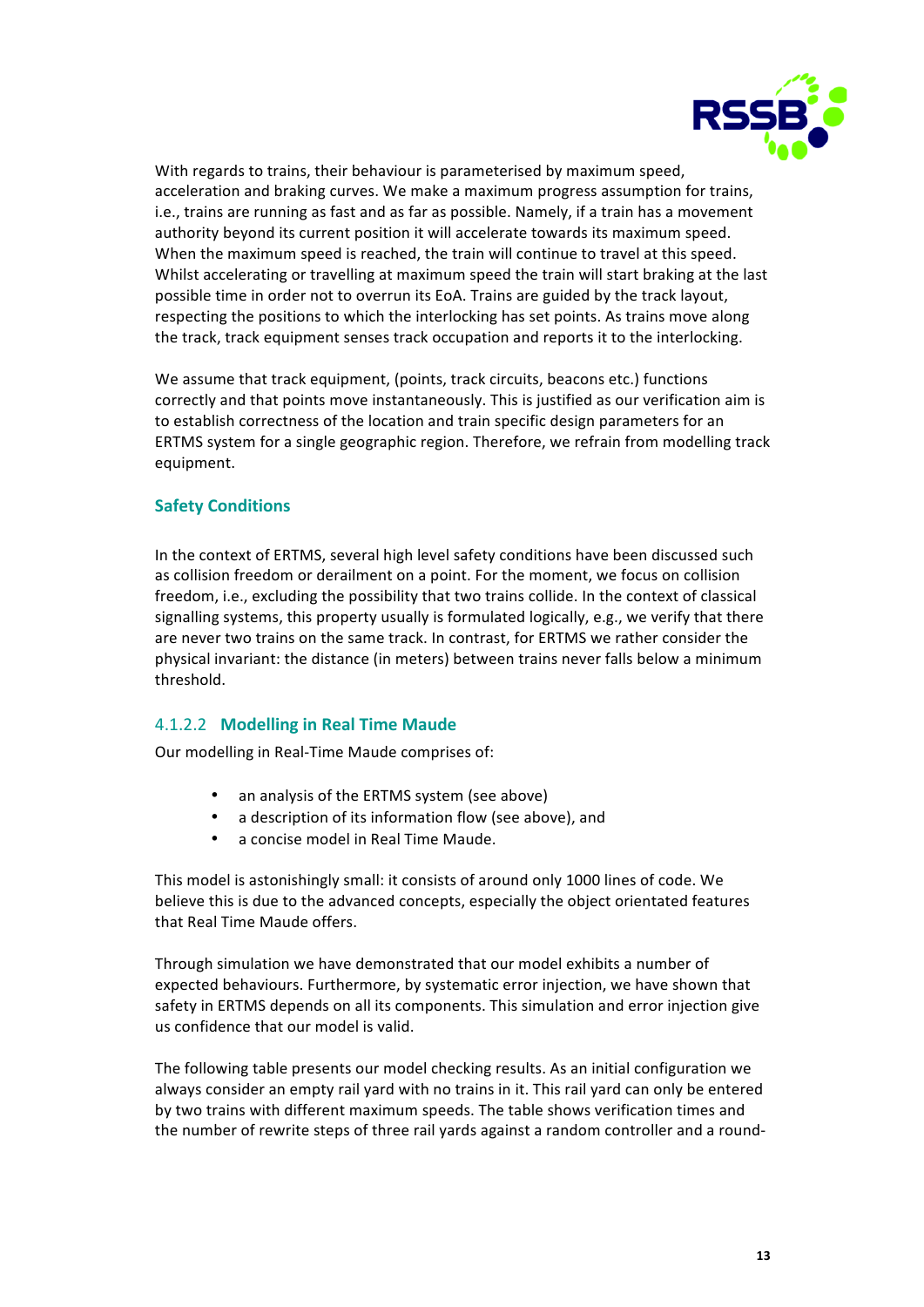robin controller. All verification results are on a PC running Xubuntu 14.04.2 with i7 4790 @3.60Ghz and 32GB RAM.

| Scheme Plan          | Round Robin Controller    | Random Controller                                                                |  |  |  |
|----------------------|---------------------------|----------------------------------------------------------------------------------|--|--|--|
|                      | Unbounded                 | In Time 300                                                                      |  |  |  |
| Junction             | $0.4s / 975,010$ rewrites | 12.25s / 24,730,270 rewrites                                                     |  |  |  |
| Pass-through Station |                           | $1.09s / 2,298,862$ rewrites 393.64s / 279,958,198 rewrites                      |  |  |  |
|                      |                           | Three Platform Station 2.39s / 4,793,317 rewrites 370.73s / 301,818,278 rewrites |  |  |  |

| Figure 7: | <b>Model checking of ERTMS.</b> |
|-----------|---------------------------------|
|-----------|---------------------------------|

The table shows that unbounded model checking is successful when control is restricted, e.g., to our round-robin controller. However, when using our random controller, the state space vastly increases. Thus, we provide results for up to a given time bound of 300s. Note that this time is enough to ensure that two trains can travel completely through the Junction and Station scheme plan. This is highlighted by the model checking times for the three platform station: within 300 seconds the model checking takes less time due to the fact that trains cannot travel as far into the track plan in this time limit.

It is future work to explore further, more complex rail yards, including bi-directional ones. On the practical side we intend to extend our modelling with further controller strategies and more complex train progression behaviour. On the more theoretical side, we plan to investigate completeness and finitisation.

### 5 Reporting on the State of the Art: Integration

When considering tool integration, RailML [2] is a language that has been designed as a data exchange format to support interoperability within railway industry applications. In this sense, and due to its rising popularity, it makes sense to consider how our current tools can be extended to process railway scheme plans written in RailML. RailML is also used by Birmingham University in their DEDOTS toolset for the FuTRO programme. Supporting RailML as a language would also allow cross project collaboration.

As OnTrack forms the backbone of our tool chain, we propose an XML model transformation should be designed to support transformation of RailML scheme plans into OnTrack. Both OnTrack's internal domain specific language and RailML are XML based languages. Thanks to this, it is possible to employ XSLT to convert between these two representations. We shall now give a brief overview of both RailML and XSLT before discussing a translation route for OnTrack.

### 5.1.1 RailML

RailML or the Railway Markup Language is a common exchange format developed by the RailML consortium, consisting of a number of European railway partners. The project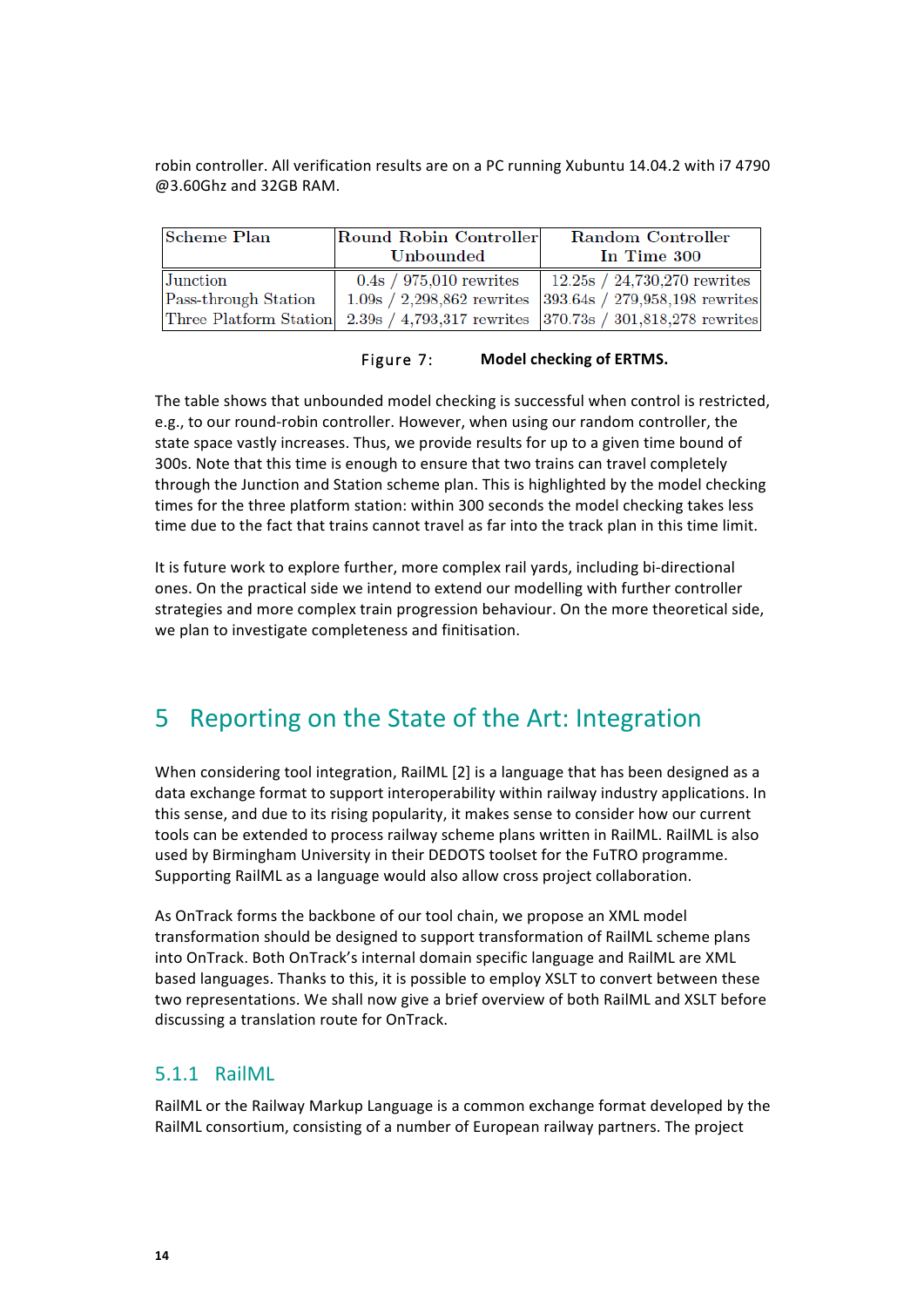

started in early 2002, and has seen the release of several version of RailML with the current stable release being RailML 2.2. As with most XML based languages, RailML is composed out of several sub-languages each of which having a formal definition written in the XMLSchema language. Currently, there are five main sub-languages:

- $\blacksquare$  Timetable: for the description of elements related to timetables.
- $\blacksquare$  Rolling Stock: for the description of elements related to rolling stock.
- $\blacksquare$  Infrastructure: for the description of physical infrastructure and topological information.
- $\blacksquare$  Interlocking: for the description of interlocking data.
- Common: A general language for describing elements common to the above languages.

The specification of these languages and relevant documentation can be downloaded from www.railml.org. For illustrative purposes, Figure 8 presents a small example of RailML provided in the RailML documentation:

```
<tracks>
   <track id="T1">
     <trackTopology>
       <trackBegin id="TB1"/>
       <trackEnd id="TE1">
         <connection id="C1" ref="C2"/>
       </trackEnd>
     </trackTopology>
   </track>
   <track id="T2">
     <trackTopology>
       <trackBegin id="TB2">
         <connection id="C2" ref="C1"/>
       </trackBegin>
       <trackEnd id="TE2"/>
     </trackTopology>
   </track>
</tracks>
```
Figure 8: Sample RailML for two connected tracks.

The sample XML specifies two tracks connected to one another. We can see there are two track elements with identifiers T1 and T2. The beginning and end of each track is also given an identifier. Finally, we can see a connection element that links the end of track T1 to the beginning of T2.

### 5.1.2 XSLT

XSLT, or the Extensible Stylesheet Language: Transformations, is a language that is designed for the transforming of one XML document into another. The main idea behind the language is to structurally map an instance document of one XML language into an instance document of another XML language. The main motivation behind XSLT is the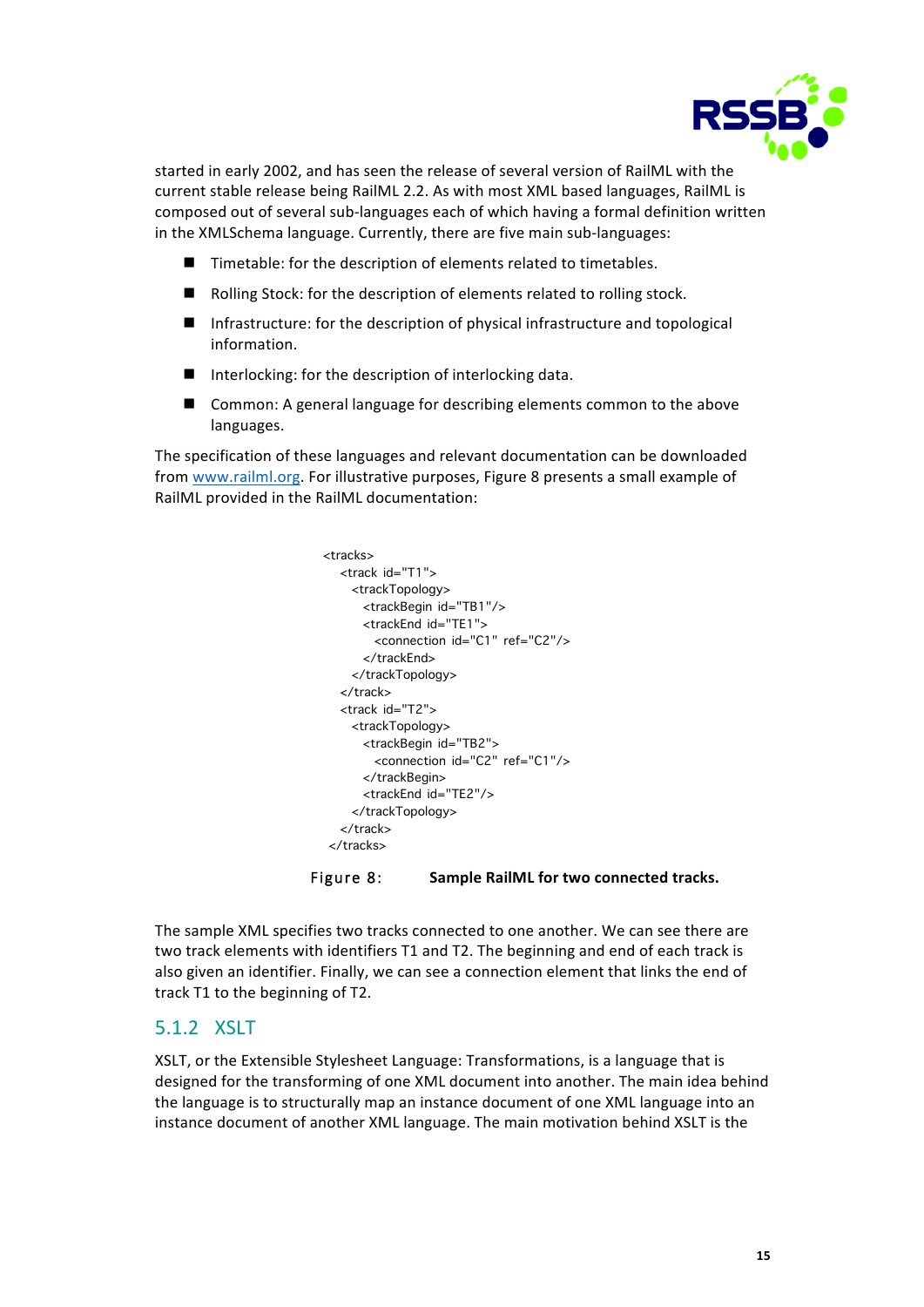transfer of data between computer programs or, more broadly, between different organisations.

As a motivating example for the use of XSLT, we consider a small example for translating a simple XML file into a web page written in XHTML, based on the example presented by Michael Kay [3]. Consider the following XML document:

> <? xml version="1.0" encoding="iso-8859-1" ?> <? xml-stylesheet type="text/xsl" href="hello.xsl" ?> <text>Hello World</text>

#### Figure 9: **XML** document encoding the text "Hello World".

This document contains two so called processing instructions that are relevant to tools reading the file and one line of structured content. The first line, a processing instruction denoted by "<?...?>"indicates which data encoding is used within the XML file. The second line, another processing instruction, tells tools how to layout the XML when presenting the file to a user. For this, the line provides a type attribute highlighting that the layout information will be provided by a XSL (XML Stylesheet Language) file, and another attribute pointing to the concrete file "hello.xsl". Finally, the last line of the document contains a single XML element "<text>" that contains the character data "Hello World". Here the important information on how to transform this document into an XHTML document is provided by the hello.xsl file that, for example, could contain the following snippet:

```
<? xml version="1.0" encoding="iso-8859-1" ?>
<xsl:stylesheet version="1.0" xmlns:xsl="…">
<xsl:template match="/">
        <xhtml>
         <head>
                  <title>Hi!</title>
        </head>
        <body>
                 <p><xsl:value-of select="text"/></p>
        </body>
        </xhtml>
</xsl:template>
</xsl:stylesheet>
```
#### Figure 10: **XSLT** stylesheet for presenting the XML as XHTML.

This snippet highlights one of the main features of XSLT namely a template rule. Template rules are used to specify translations for particular elements within an XML document. Given an XML document, this template rule matches root nodes of the document it is given. It then applies the translation specified inside the template rule. The translation above simple outputs a block of html (both the head and body), where in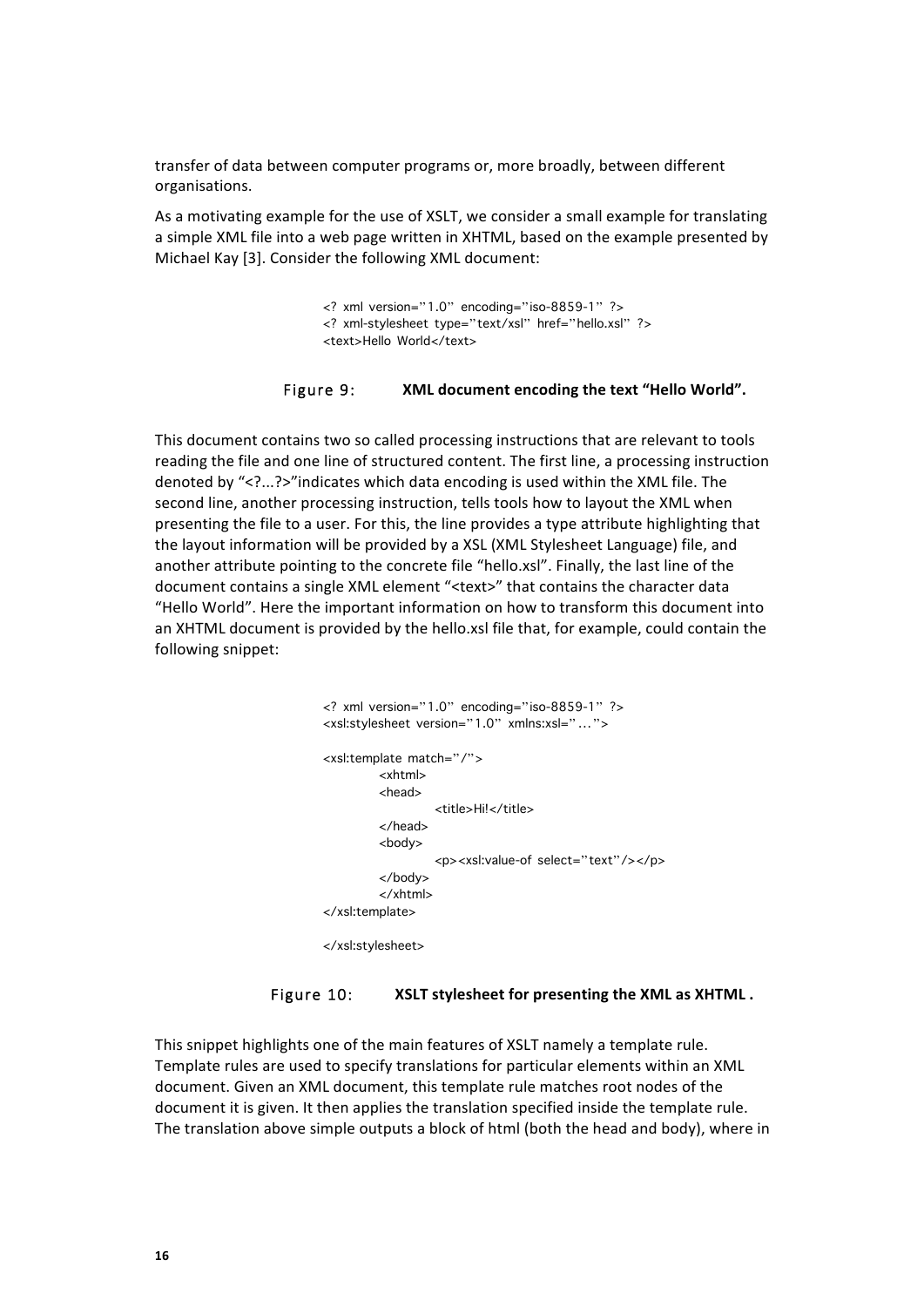

particular, the body contains a paragraph where we insert some information from the input XML document. In this case, the <xsl:value-of select="text"/> code selects anything that is contained within "text" elements of the input document. In our sample document this would be the text "Hello World". Given this, the result of applying the XSLT stylesheet in Figure 10 to the XML document in Figure 9 is the XHTML document shown in Figure 11. If rendered using a web-browser, this would now display a webpage presenting the text "Hello World" to the user.

| $\langle$ xhtml $\rangle$                       |                |       |                                      |     |        |          |
|-------------------------------------------------|----------------|-------|--------------------------------------|-----|--------|----------|
| $<$ head $>$                                    | ⊟ Hi!          | $X^*$ | $+$                                  | $-$ | $\Box$ | $\times$ |
| <title>Hi!</title><br>$\langle$ /head $\rangle$ | $\leftarrow$ 0 |       | file:///C; $\Box$ $\mathbf{\hat{x}}$ |     |        | $\cdots$ |
| <body><br/><p>Hello World<p></p></p></body>     | Hello World    |       |                                      |     |        |          |
| $\langle$ body>                                 |                |       |                                      |     |        |          |
| $\langle$ /xhtml $\rangle$                      |                |       |                                      |     |        |          |

### Figure 11: **Result of applying our stylesheet to the sample XML document.**

### 5.1.3 First Steps towards a Translation

In the context of the XSLT examples presented above, one can consider how we might create a XSLT transformation for transforming RailML documents into OnTrack's internal XML representation. Such a translation is currently being designed for the infrastructure and common sub-languages from RailML. As a first sample of this translation, the XSLT stylesheet in Figure 12 provides a translation of the RailML document encoding two tracks given in Figure 8 into OnTrack's internal representation.

The stylesheet in Figure 12 contains two template rules. The first rule that matches the root element of the input document is simply used to create a new "RailDiagram" instance within OnTrack's DSL. It then uses an apply-templates call to recursively find and transform all tracks from the input RailML instance document into their representation in OnTrack's DSL. The second template rule is where much of the work is completed. This rule constructs a new "hasUnits" element from OnTrack's DSL to represent each track within the input document. It also sets up the required attributes for this element. For example, we can see that the attribute "name" is set to have the value of the "id" of the input track. Similarly, if there are connections at the beginning or end of a track, these connections are transformed into the "hasC1" and "hacC2" attributes within OnTrack's DSL. More details on OnTrack's DSL are available in [4]. <xsl:stylesheet version="2.0"

 xmlns:onTrack ="http://bjoernercomplete/1.0" xmlns:xsl="http://www.w3.org/1999/XSL/Transform">

 <xsl:template match="/"> <onTrack:RailDiagram> <xsl:apply-templates select="tracks/track"/> </onTrack:RailDiagram>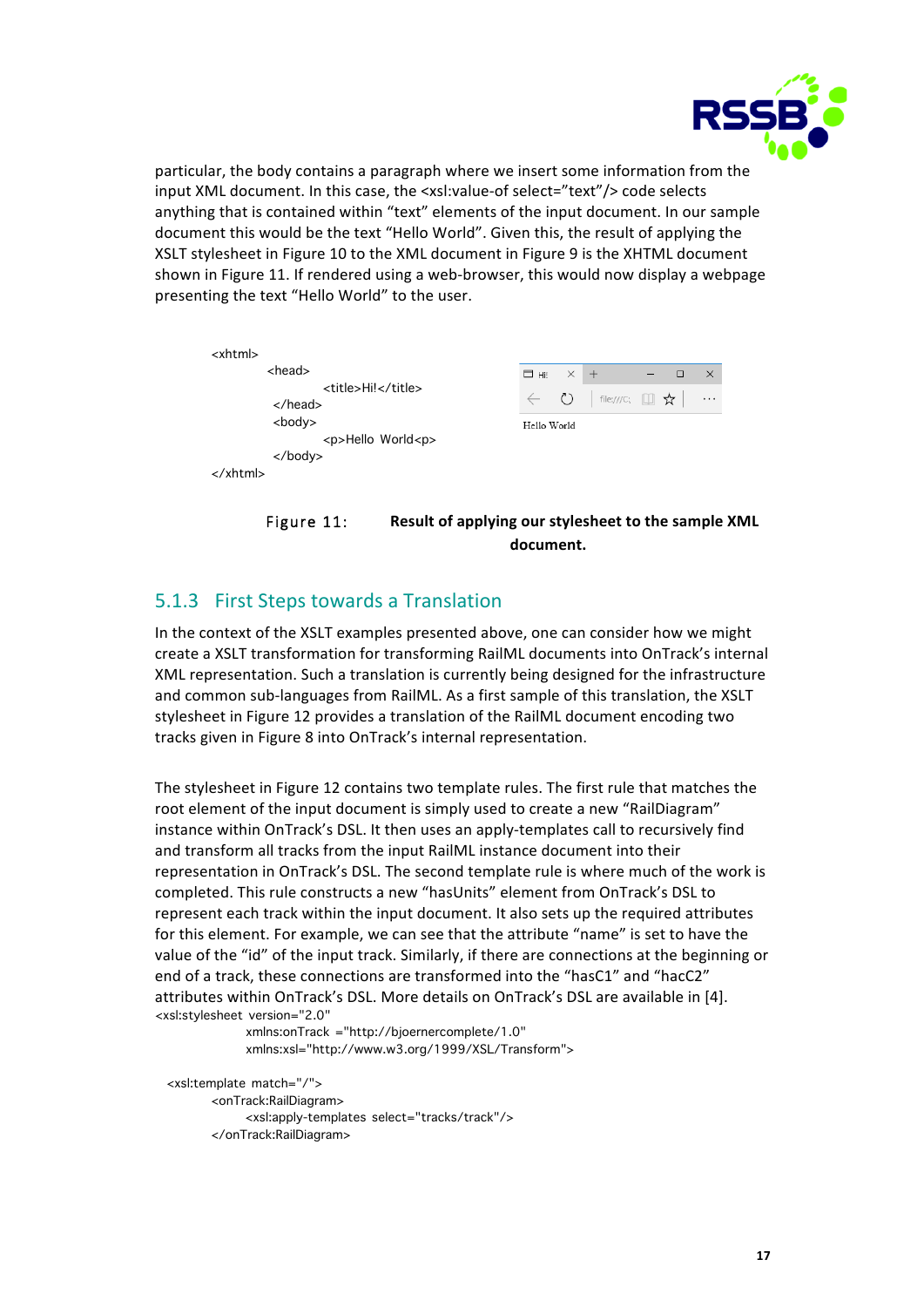```
 </xsl:template>
  <xsl:template match="track"> 
    <xsl:element name="hasUnits">
         <xsl:attribute name="type"> onTrack:Linear</xsl:attribute>
         <xsl:attribute name="name"><xsl:value-of select="@id"/></xsl:attribute> 
         <xsl:if test="trackTopology/trackBegin/connection">
                            <xsl:attribute name="hasC1"> 
                  <xsl:value-of select="trackTopology/trackBegin/connection/@id"/>
                  </xsl:attribute> 
         </xsl:if>
         <xsl:if test="trackTopology/trackEnd/connection">
                  <xsl:attribute name="hasC2"> 
                  <xsl:value-of select="trackTopology/trackEnd/connection/@id"/> </xsl:attribute> 
         </xsl:if>
    </xsl:element>
</xsl:template>
</xsl:stylesheet>
```
Figure 12: **XSLT** stylesheet for translating RailML track elements **into OnTrack's DSL representation of track elements.**

### 6 Summary

This report provides a first scoping for the development of a DITTO tool chain. To this end, it discussed the notion of a model and provided a vision on tool integration. Reporting on progress, it gave a current account on safety analysis in Swansea and described how RailML could be integrated into the OnTrack tool. Appendix A compiles an overview on the tools and software within the DITTO project. Appendix B gives an account of the DITTO project aims.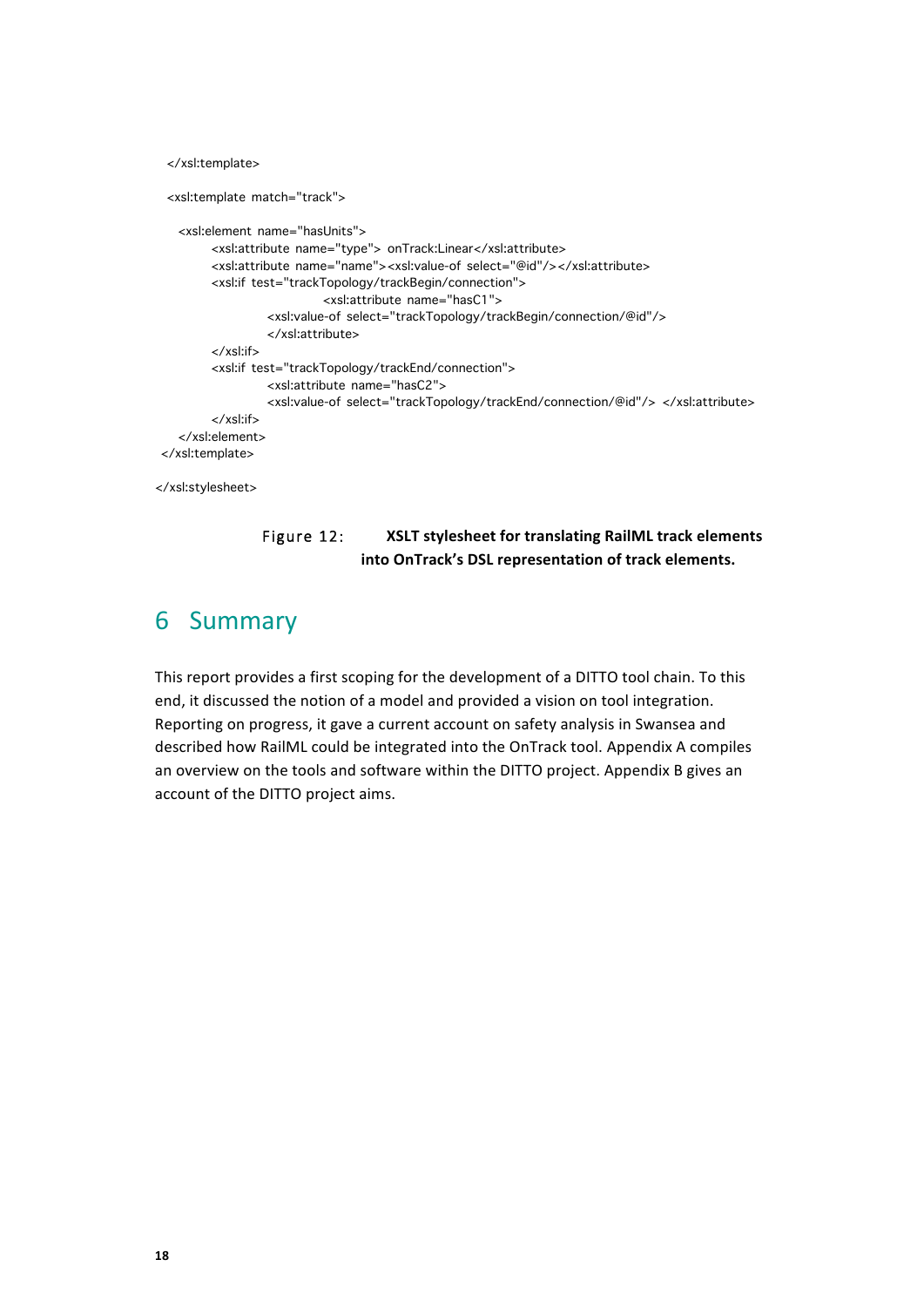

### 7 References

- [1] L. Vu, A. Haxthausen and J Peleska. Formal Modeling and Verification of Interlocking Systems Featuring Sequential Release. FTSCS. Springer 2015.
- [2] RailML Homepage: http://www.railml.org/ Last accessed: September 2015.
- [3] M. Kay. XSLT 2.0 and XPath 2.0 Programmer's Reference. 4<sup>th</sup> Edition. Wrox 2008.
- [4] P James, F Moller and M Roggenbach. DITTO Deliverable 1.1: OnTrack Documentation, Version 2: June 2015.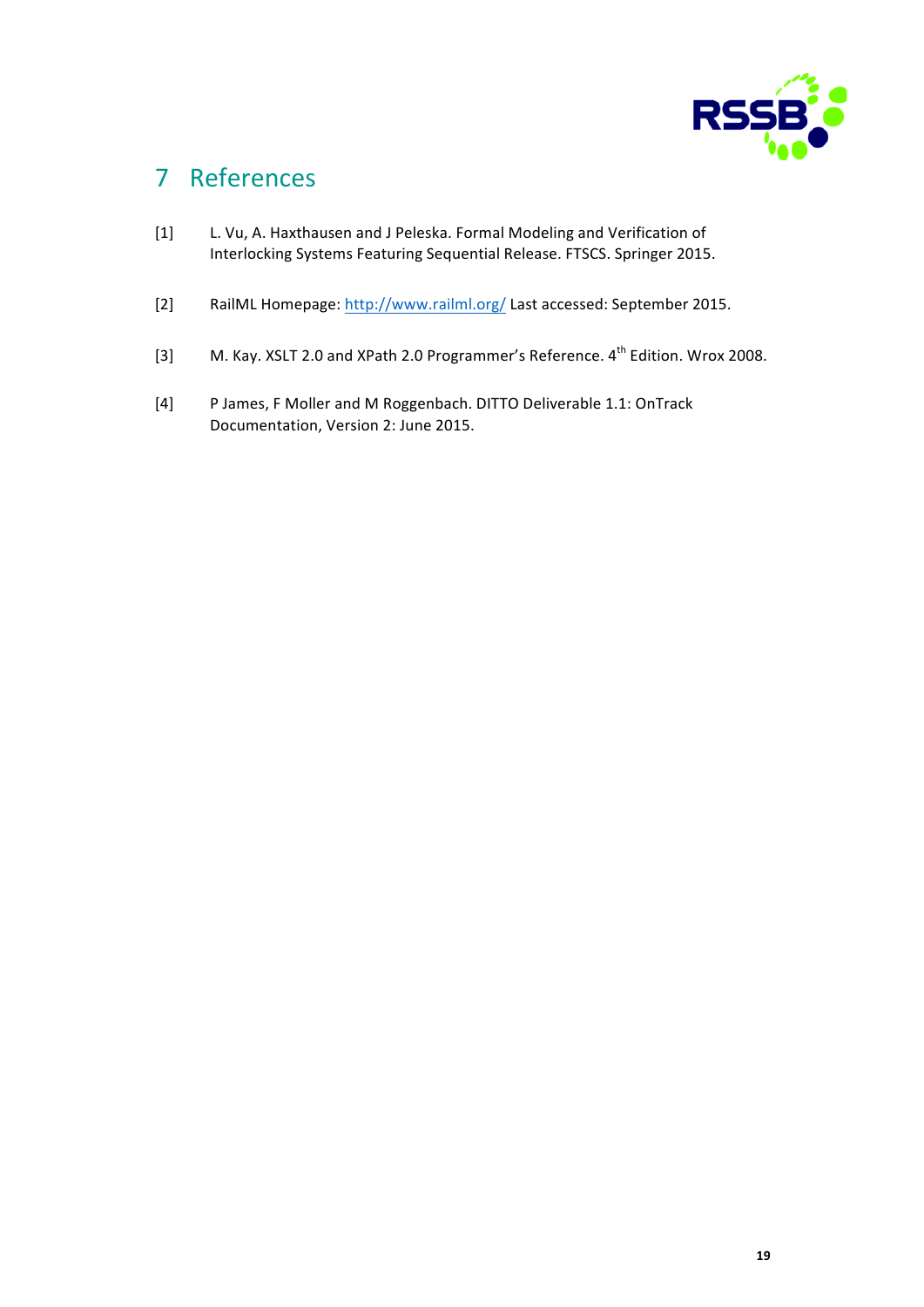### Appendix A: Tool Summary

### A1. Tracula: Leeds University

#### **What does it do?**

Tracula aims to model rail traffic network following a micro simulation approach. It is based on the Dracula tool developed for road traffic.

#### **What inputs does it need?**

The user provides individual vehicle characteristics (including, e.g., vehicle type and length, minimum safety headway, acceleration and deceleration, etc.), a network representation, and possibly further data.

#### **What kind of results can one achieve with it?**

Tracula aims to provide on-line animation of traffic movements, individual vehicles' space-time trajectories and statistical measures.

#### **What computer platforms does it run on?**

Windows

#### **Is it under a licence?**

University of Leeds License.

#### **Where can one download the tool?**

The Dracula tool for road traffic can be found at http://www.its.leeds.ac.uk/software/dracula/

### A2. Occasion tool: Southampton University

#### **What does it do?**

Occasion optimises rail time tables with consideration of nodal capacity constraints.

#### **What inputs does it need?**

The user provides a track plan and train service information (including number of tracks, the network of nodes and links, platforms, headways at different sections, train speeds).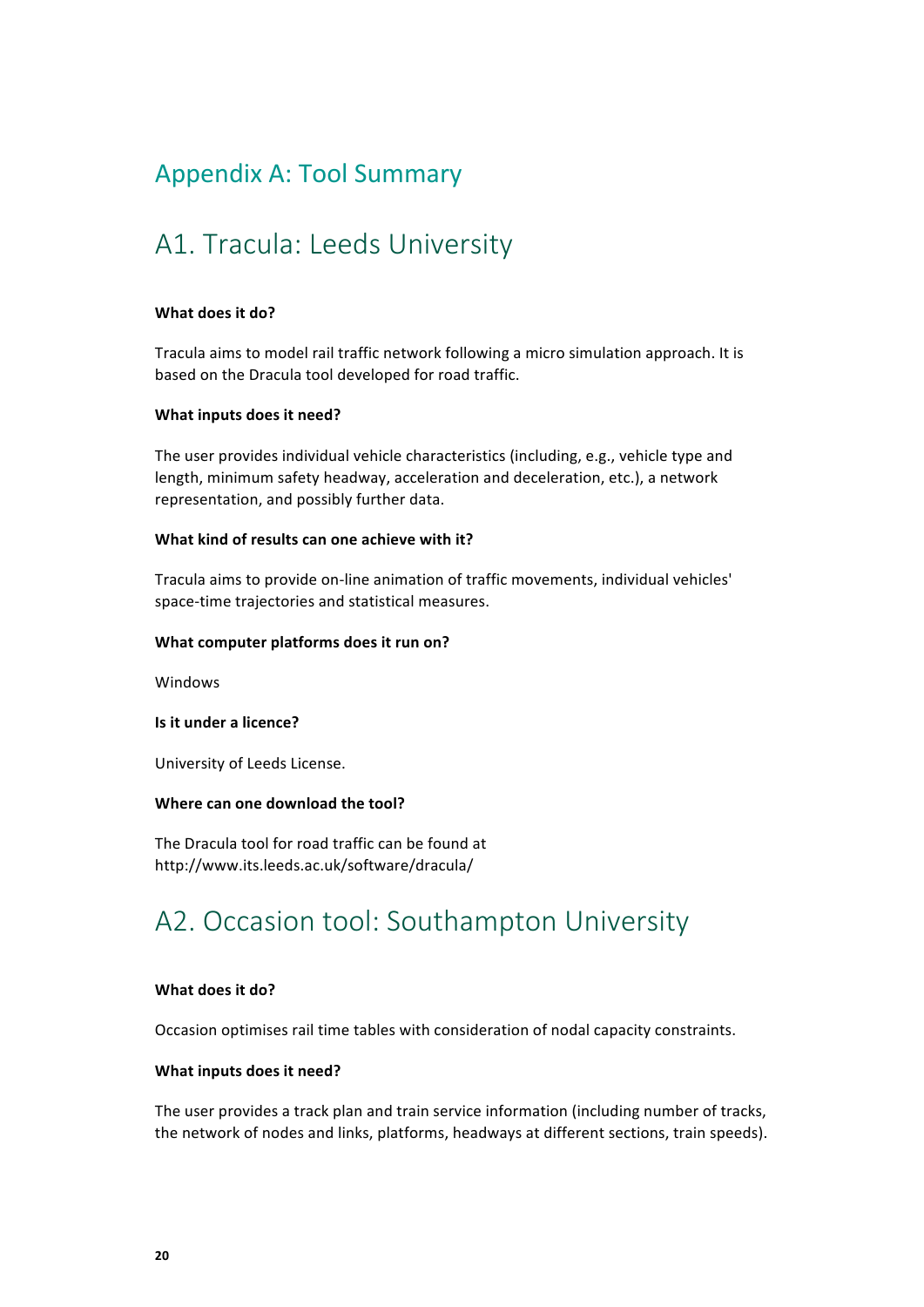

### **What kind of results can one achieve with it?**

The Occasion tool computes an optimised time table.

### **What computer platforms does it run on?**

Windows 32-bit.

### **Is it under a licence?**

Licence details available on request.

### Where can one download the tool?

Software is available on request.

### A3. OnTrack: Swansea University

### **What does it do?**

OnTrack is a model generator for producing formal rail models represented in various specification languages from graphical representations of scheme plans.

### **What inputs does it need?**

The user enters a scheme plan into OnTrack by drawing a track plan in the OnTrack graphical editor and providing control and release tables.

### **What kind of results can one achieve with it?**

The OnTrack tool fully automatically translates the given input into a faithful formal model (represented as plain text) in a chosen specification language. Languages supported include CASL, CSP, TimedCSP, CSP||B.

### **What computer platforms does it run on?**

Windows, Linux, Mac. It is possible to package OnTrack with Eclipse.

### **Is it under a licence?**

OnTrack is open source software under the GNU General Public License v3.0.

### **Where can one download the tool?**

http://cs.swansea.ac.uk/~cspj/index.php/tool-development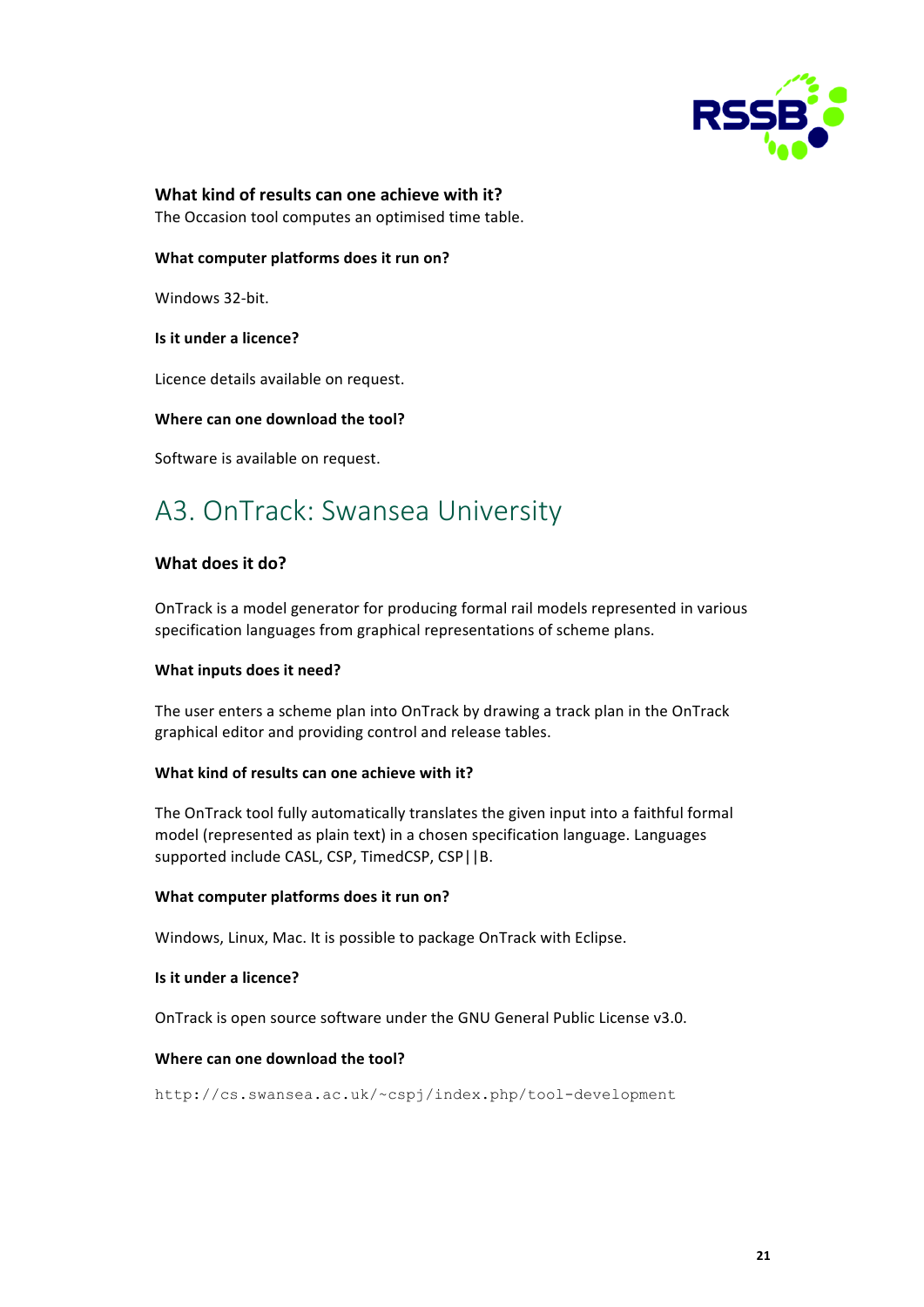### Appendix B: DITTO Overview

OnTrack shall serve as a common platform for tool integration between the DITTO partners Southampton, Leeds, and Swansea. Surrey will also continue to collaborate as a DITTO sub-site of Swansea. Below we give an outline of the main aims and objectives of the DITTO project.

This project will combine and build upon the work undertaken by three of the project teams in the RSSB/EPSRC Capacity at Nodes programme (Challenging Established Rules for Train Control, OCCASION and SafeCap) with a view to making a significant contribution to meeting the requirements of the Future Traffic Regulation Optimisation (FuTRO) programme and to UK rail related research more generally. It will contribute to FuTRO by establishing basic principles and proofs of concept and by developing optimisation formulations, algorithms and processes that will deliver a step change in rail system performance and help to meet future customer needs. This will be done by taking into account developments in human and automatic control on trains and in control centres (particularly related to ERTMS) and by making better use of data, particularly with respect to time and position of trains. The proposal contains four interrelated and complementary technical strands, with specific aims as follows:

- 1) Safety although FuTRO currently resides in the management layer of railway operations, safety is a fundamental and overriding consideration in operations management and control. The safety strand of the proposal underpins the traffic management strands, allowing optimisation activities to proceed in the knowledge that safe operating conditions are being maintained and that theoretical capacity limits are not being exceeded. The tools developed will also have generic applications to traffic regulation.
- 2) Reliability the trade-offs between the provision of additional train services, and the resultant increases in capacity utilisation, and the maintenance of service quality are an area of particular interest within the industry, and this strand of the proposal aims to quantify these trade-offs so as to develop timetables that optimise capacity utilisation without compromising service reliability.
- 3) Dynamic simulation micro-level data on the status of individual trains will be combined to produce an optimal, macro-level outcome, transmitting the system-wide needs back to the microlevel, so that individual train movements can be optimised within overall system requirements.
- 4) Network integration we will produce optimised timetables that can be adjusted in real time through dynamic simulation. We will examine the scope for artificial intelligence to combine our optimisation and simulation tools to produce tractable solutions to real-time traffic control.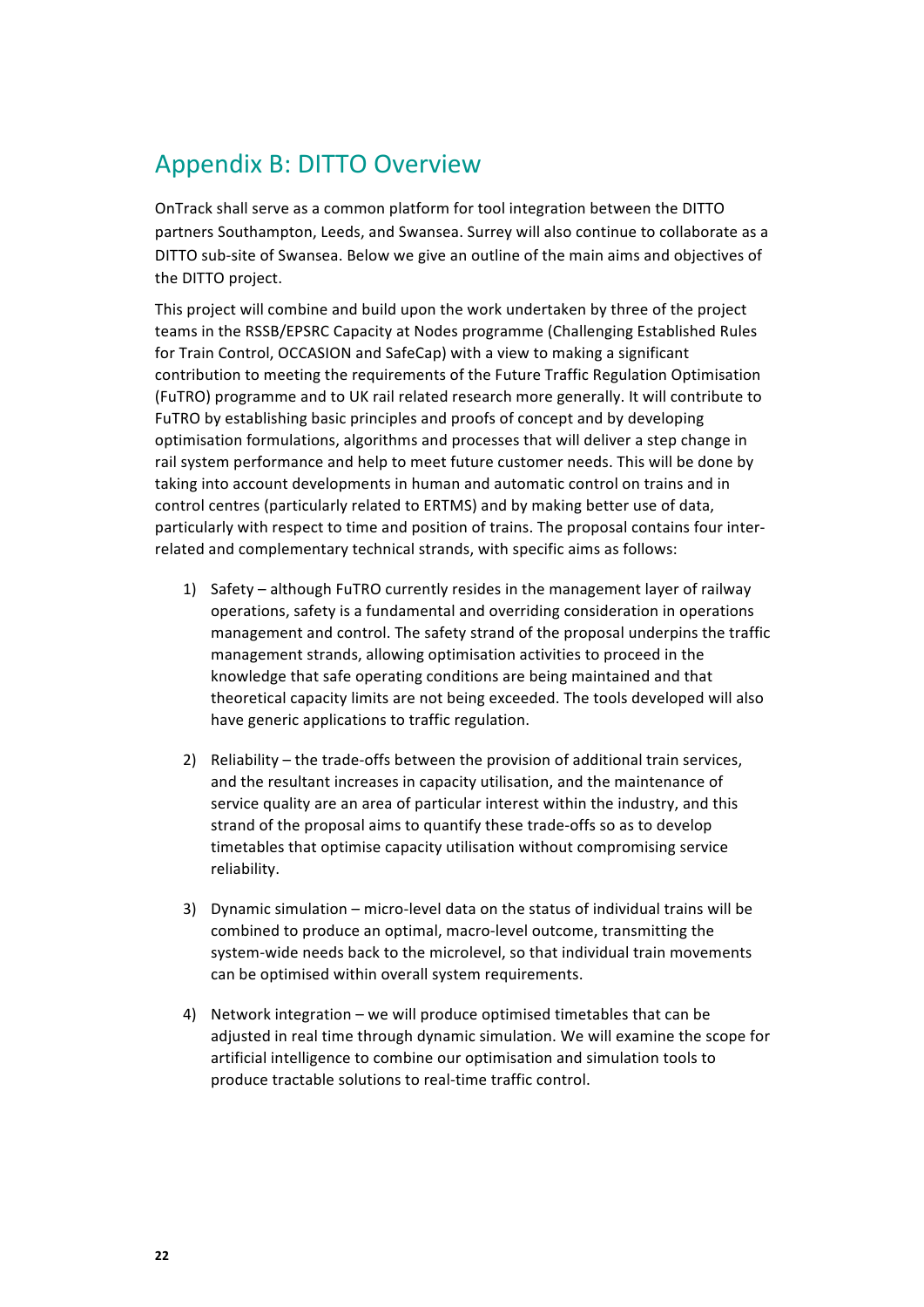

### Appendix C: Glossary

### **Common Acronyms**

*AI – Artificial Intelligence. CAD* – Computer Aided Design. **CRRD** – Congestion Related Reactionary Delay. *CUI* – Capacity Utilisation Index. *DSL* – Domain Specific Language. *ECTS* – European Train Control System. *EPSRC* – Engineering and Physical Sciences Research Council. *EoA* – End of Authority. *ERTMS* – European Railway Traffic Management System. *RBC* – Radio Block Centre. **RSSB** – Rail Safety and Standards Board. *SP* – Scheme Plan. *TT* – Timetable.

### **Glossary**

Abstraction – The act of disregarding properties of a system, when constructing a model of the system, which are irrelevant to the analysis to be carried out on the model.  $B - A$  specification language for software systems based on sets and predicate logic. **CASL** – A specification language for software systems based on predicate logic and induction. Standing for "Common Algebraic Specification Language", it was developed by a consortium to be general purpose and subsume existing specification languages. **CSP** – A specification language for describing reactive systems (i.e., processes). Standing for "Communicating Sequential Processes", it is algebraic in nature with analysis techniques based on algebraic manipulations.

**CSP||B** – A specification language for describing systems; it combines the two languages *CSP* and *B*, with the process-based aspects catered by the features of CSP and data catered by the features of B.

**DEDOTS** – A toolset developed at Birmingham University; it stands for "Developing and Evaluating Dynamic Optimisation for Train Control Systems".

**DITTO** – The name of the project; it stands for "Developing Integrated Tools To Optimise Rail Systems".

*FDR* – A toolset for checking properties of formal models specified in CSP.

**FuTRO** – Standing for "Future Traffic Regulation Optimisation", this is the programme under which the DITTO project is funded.

*HTML* – A basic language for creating web pages; it stands for "HyperText Markup" Language".

*Model* – A representation of something – specifically a system or process – which can be formally analysed.

*Model checking* – The (automated) means by which a desirable property of (a model of) a system is demonstrated to be fulfilled.

*OCCASSION* – A precursor project funded by the RSSB/EPSRC; standing for "Overcoming Capacity Constraints: A Simulation Integrated with Optimisation at Nodes", its objective was to identify and investigate innovative methods of increasing the capacity of nodes